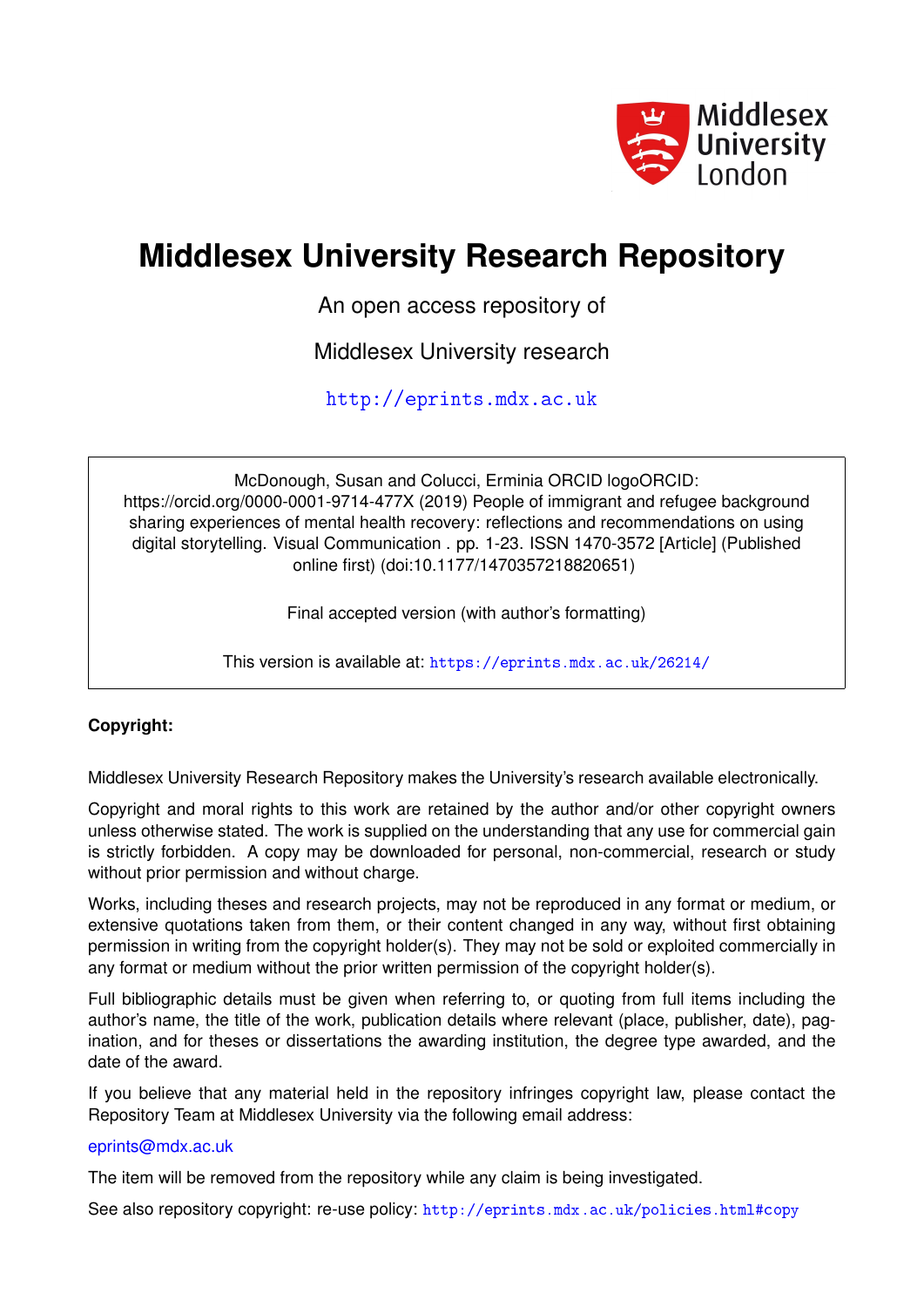# **Article type: Reflective paper**

# **Corresponding author**

Susan McDonough Victorian Transcultural Mental Health St Vincent's Hospital, Melbourne PO Box 2900 Fitzroy, VIC, 3065 email [susan.mcdonough@svha.org.au](mailto:susan.mcdonough@svha.org.au) **Article title**

People of immigrant and refugee background sharing experiences of mental health recovery:

Reflections and recommendations on using digital storytelling

## **Authors**

Susan McDonough<sup>1, 2</sup> Erminia Colucci<sup>3, 4</sup>

<sup>1</sup> Victorian Transcultural Mental Health, St Vincent's Hospital, Melbourne, Victoria,

Australia

<sup>2</sup> Australian Institute for Primary Care and Ageing, La Trobe University, Melbourne, Victoria,

Australia

<sup>3</sup> Global and Cultural Mental Health Unit, University of Melbourne, Melbourne, Victoria,

Australia

<sup>4</sup> Department of Psychology, Middlesex University, London, United Kingdom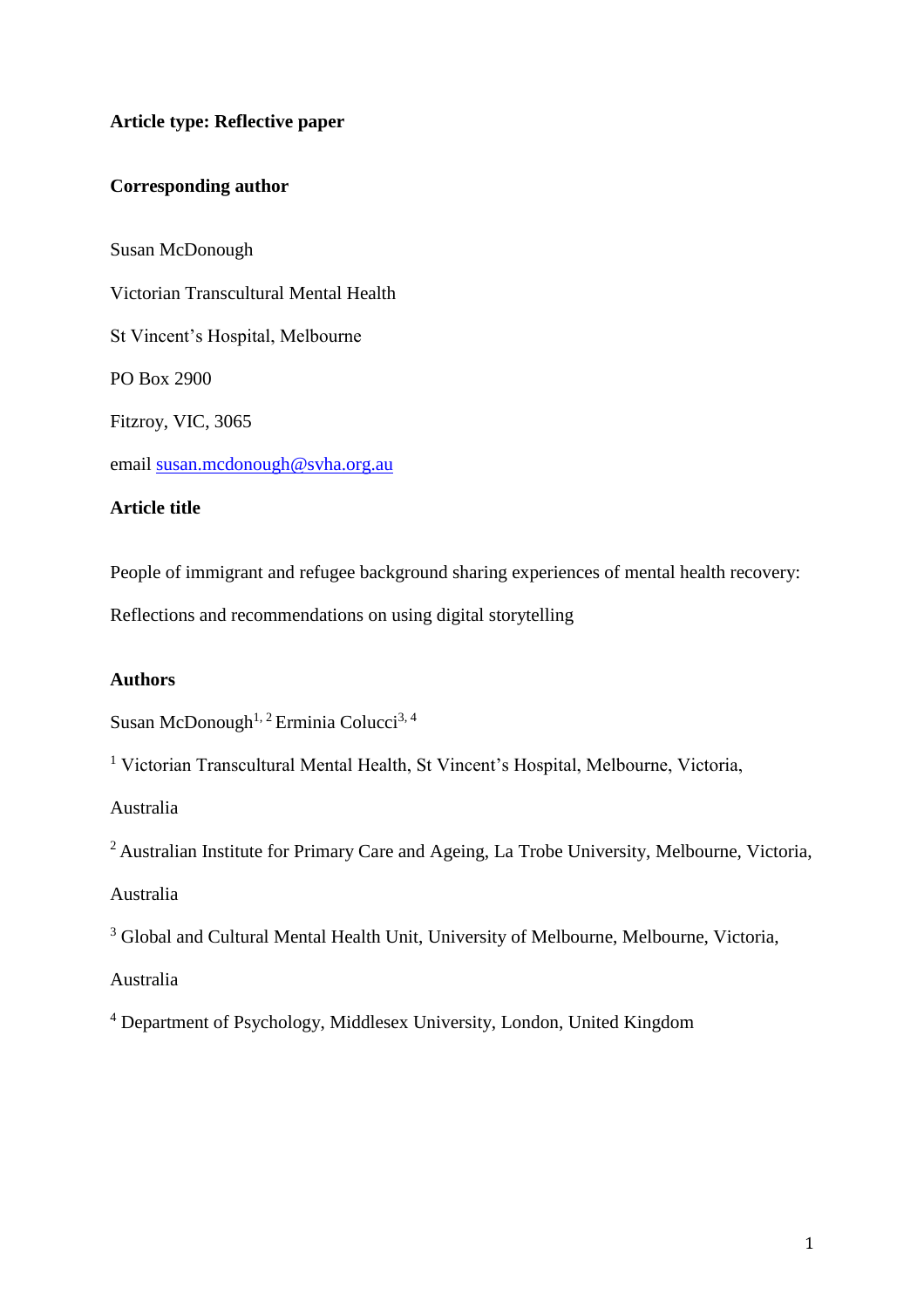## **Abstract**

Ten individuals of immigrant or refugee background, who had experienced mental health or emotional issues, participated in an immersive workshop to create digital stories as part of a national multicultural mental health initiative. Known collectively as 'Finding our way', the stories combine the power of first-person narrative with digital technologies. Three years on, six workshop participants and two coordinators reflect on the project's effects, and offer recommendations for conducting and evaluating similar projects in the future. Individuals experienced the project as personally empowering. The stories have been used to facilitate community and service-based conversations about diversity, mental health and recovery.

#### **Keywords**

Digital storytelling; mental health; recovery; immigrants and refugees; participatory methods

## **INTRODUCTION**

*When we share our own stories, it makes me feel better! I feel more power in telling my own story. It is not shameful* (Kim, storyteller, 'Finding our way').

Immigrants, Salman Akhtar observes, 'suffer considerable threats to their identity' even though immigration can also lead individuals to become more aware of their identity (Galdi, 2004: 215). Keeping connected to one's immigrant community may be very important for some. For others, immigration experiences or a cultural identity may be less important to sense of self and relationships than other factors such as their age, gender, ability, religion or sexual identity (Chen, 2017).

Commonly reported challenges for those making a life in a new country include communication barriers, worrying about family and friends, feeling homesick, financial problems and lack of employment opportunities. Feeling safe, close contact with supportive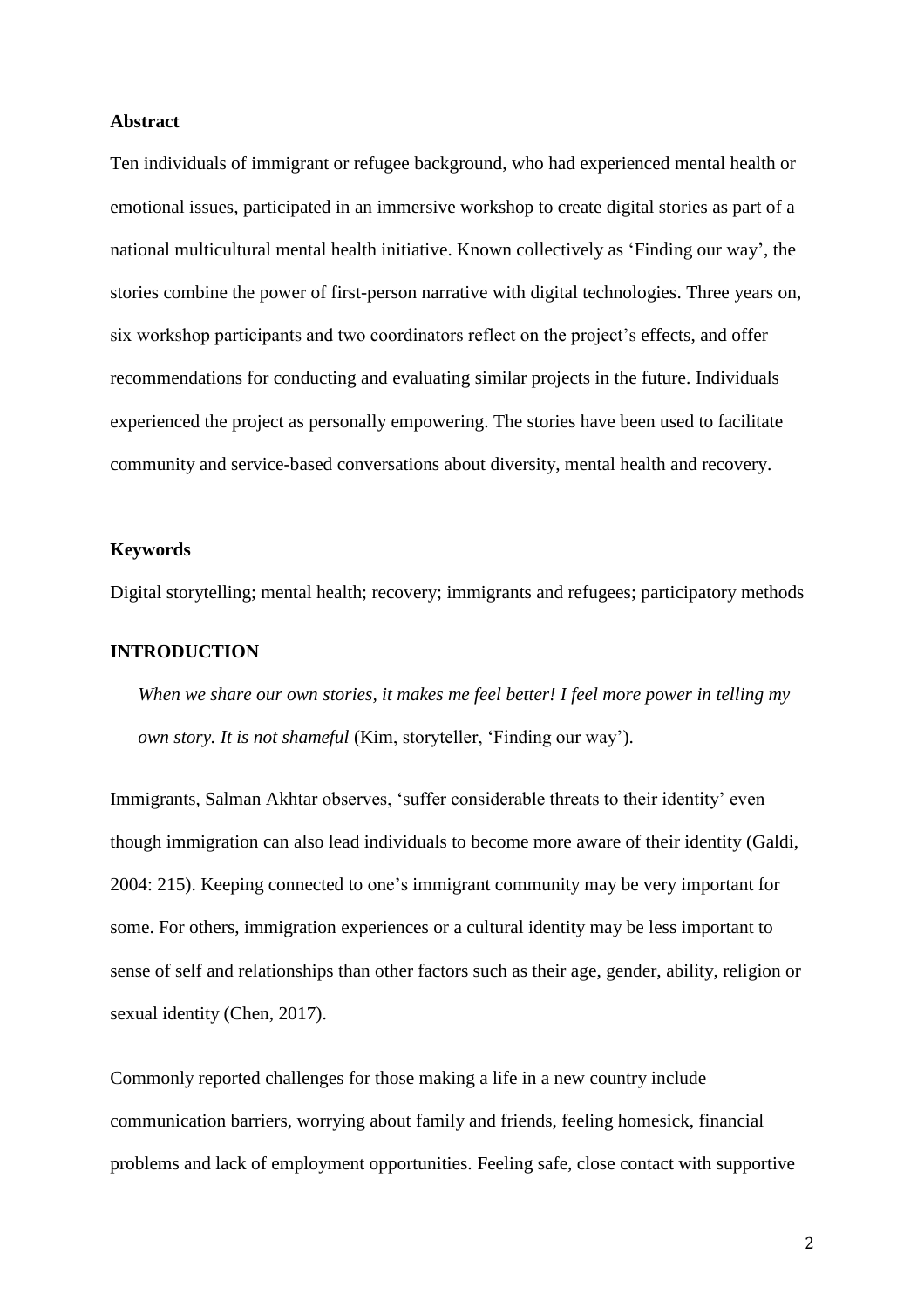family and friends, good living conditions and feeling welcomed by the wider community are associated with more positive settlement experiences (DoSS, 2017). Migration and settlement can be especially stressful and, for some, stress can lead to significant emotional and health issues. Refugees and asylum seekers, whose may be enduring violence, trauma, grief, displacement, forced exile, prolonged uncertainty and material deprivation, are at increased risk of developing severe and persistent mental health problems (Bhugra and Jones, 2001). Mental illnesses and all other expressions of emotional distress have their physical, psychological, cultural, moral and spiritual dimensions; for people of immigrant or refugee background, the dislocating experience of migration may be especially important (Galdi, 2004).

Health service providers are becoming more committed to ensuring mental health care is structured around individuals' 'recovery' goals. This involves understanding each person's experiences and supporting them to live full, satisfying and contributing lives (Roberts and Boardman, 2014). However, health providers in many countries struggle to sensitively and appropriately respond to the needs and preferences of culturally and linguistically diverse populations (NMHC, 2014; DelVecchio Good et al., 2015). In Australia, people of immigrant or refugee background access mental health services at much lower rates than their Australian born counterparts (Minas et al., 2013) with social, cultural, linguistic and economic factors contributing to reasons for underuse (Whitely et al., 2006; Colucci et al., 2014; Colucci et al., 2015).

Digital story telling (DST) is a participant-generated visual methodology used in community development and health research (Guillemin and Drew, 2010), pioneered by Lambert and Atchley in California in the 1990s (Lambert, 2010). It has been used internationally to consider health promotion, sexuality and gender diversity (Vivienne and Burgess, 2013;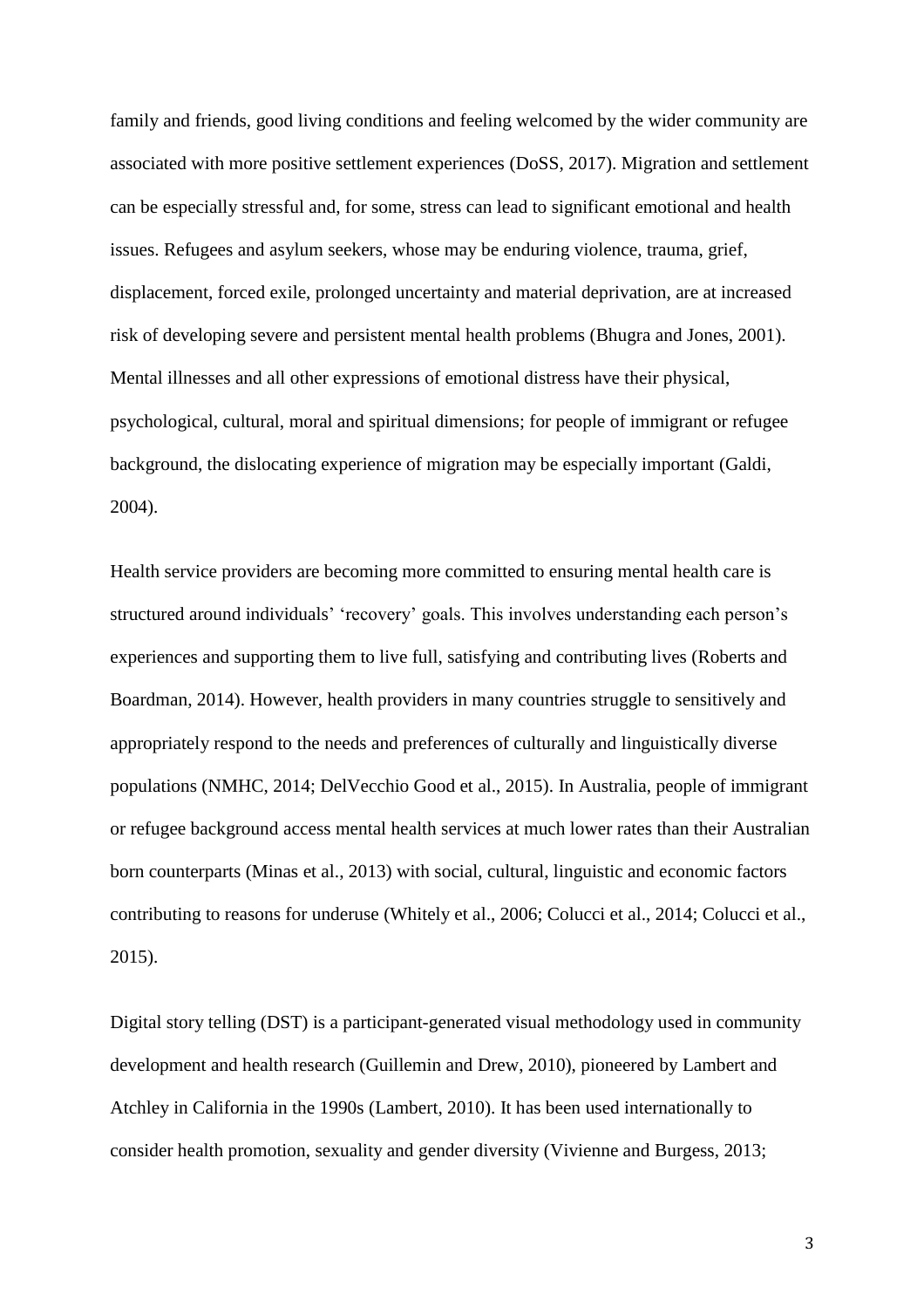Gubrium, 2009; Gubrium et al., 2014), women and economic empowerment (Lewin, 2011), as well to explore issues of concern to racialised groups in urban settings (Dylan, 2011; Hull and Katz, 2006), indigenous communities (Cunsolo Willox et al., 2012; Were, 2013; Wexler, 2014), undocumented migrants (Alexandra, 2008), and young newly arrived migrants and refugees (Lenette et al., 2015; Bansel, 2016).

Since completing the project discussed in this article, literature about using DST with people who have experienced severe mental health issues has come to light, including: a review that identifies reasons for using DST in mental health settings (De Vecchi et al., 2016); a study that investigates youth perceptions of mental health (Hall et al., 2016); and La Marre and Rice's (2016) work with women who experience eating disorders. Very little of the information currently available on using DST in mental health contexts explores process considerations. The intersecting circumstances facing individuals from immigrant or refugee communities who have experienced severe mental health issues or suicidal behaviours have not been explored using visual methodologies.

Increasingly, people with lived experience of mental ill health and recovery are documenting their own stories on their own terms (Drake and Whitely, 2014). Consultations with culturally and linguistically diverse mental health consumers, including those who prefer to speak languages other than English, suggest DST is an effective way to facilitate conversations about mental health (Diocera et al., under submission). Furthermore, while progressive organisations, practitioners and researchers should pursue social justice on behalf of people affected by with mental health issues, lasting societal change requires more 'contact with people sharing stories of recovery' (Corrigan, 2016: 72) and more opportunities for people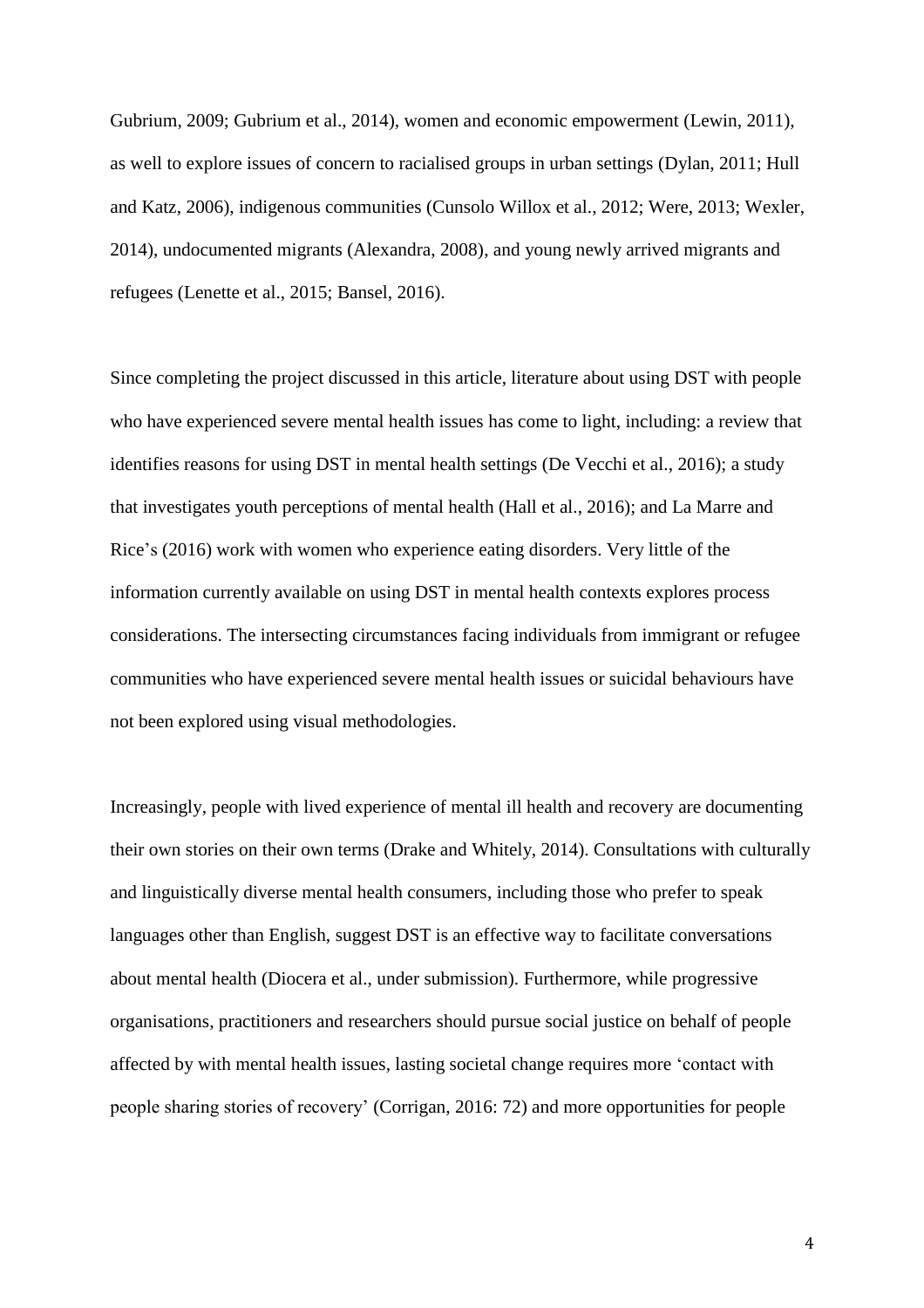with direct experience of mental health issues to lead 'efforts to set policy and action that affect their lives' (Corrigan, 2016: 72).

This paper describes the development of a DST-based community engagement project, 'Finding our way', that was conducted as part of a national multicultural mental health initiative. The project set out to offer mental health consumers from immigrant and refugee communities with an opportunity to represent their experience in a workshop environment that was supportive, and emotionally and culturally safe. Consistent with other DST health promotion projects, 'positive health-bearing effects' were anticipated for the participants (Gubrium et al., 2016: 1787). The project was designed to offer 'participant-led and participant-created story-based' ways for individuals to share 'their myriad, rich, and nuanced lived experiences' with a wider audience (Cunsolo Willcox et al., 2012: 130). This paper additionally documents a follow-up process, conducted three years after the original workshop, that aimed to describe the project's effects and summarise lessons learned. Storyteller and coordinator reflections on this project and their collective recommendations for future work in this area are described.

## **METHODS**

## **Design and preparation of the project**

The project was designed for individuals, born overseas or born in Australia to overseas-born parents, with a strong interest in telling a personal story of mental health recovery. The two coordinators worked with an established provider of DST workshops to jointly conduct the project in Melbourne, Australia. The coordinators are mental health practitioners and researchers with experience in using visual methodologies as part of participatory community projects. Experienced film-makers facilitated the workshop. The coordinators recruited participants using a purposive sampling approach that was consistent with other community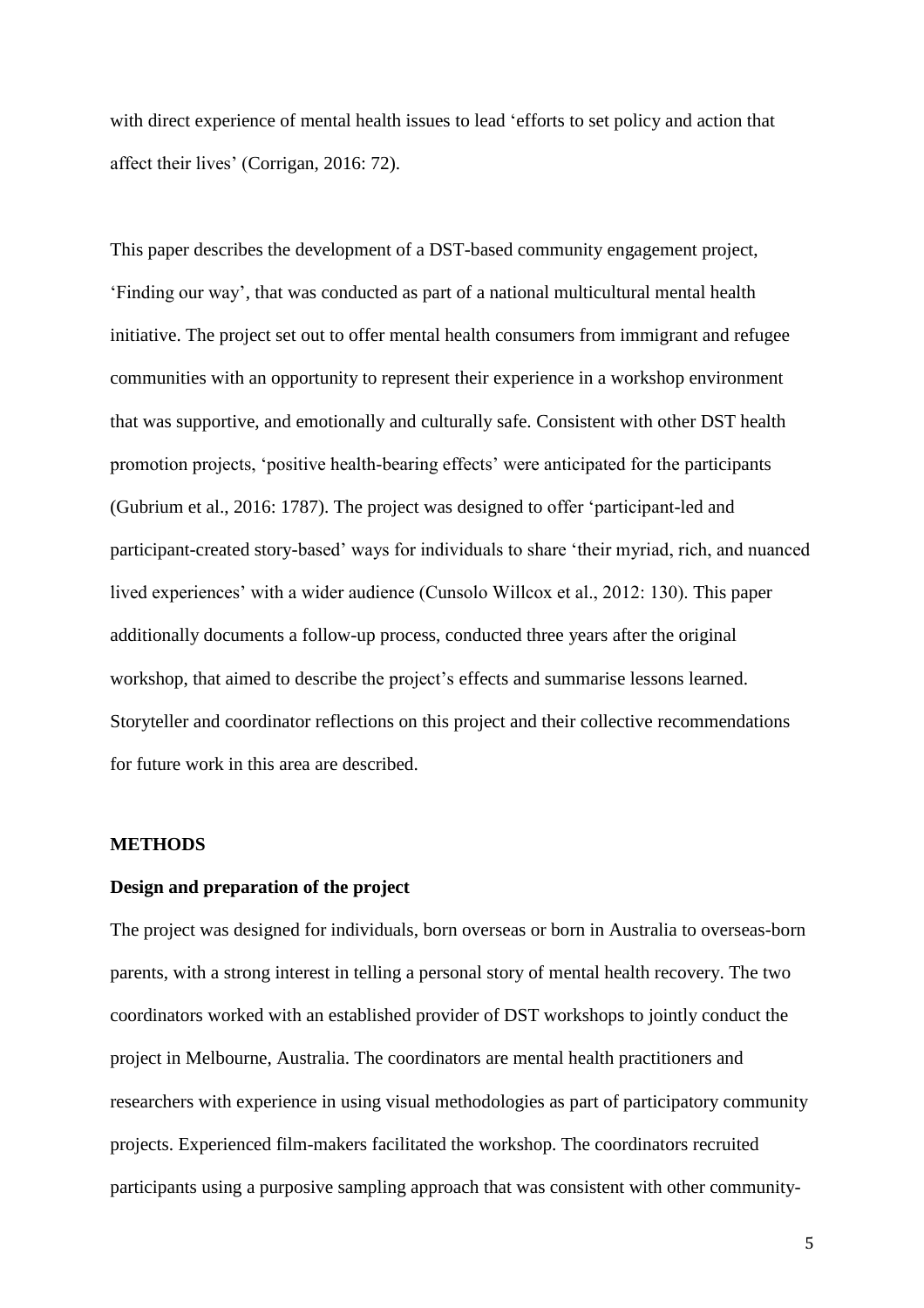based health promotion DST projects (Gubrium et al., 2016). Specifically, mental health provider agencies were informed about the project's goals and asked to contact individuals who self-identified as being of immigrant or refugee background who might be interested in sharing their story. The coordinators then spoke with potential recruits, taking care to not pressure or coerce. Prior to commencing the workshop, participants were invited to attend information sharing meetings, involving coordinators, filmmakers, and other support persons.

## **Workshop and launch events**

Ten individuals participated in the four-day workshop conducted over two weeks in 2014. It began with a 'story circle', where participants shared their initial ideas and plans. They prepared a script, brought in photos, artwork, and mementos, created new images, and wove their recollections and aspirations into narratives of three to four minutes duration. Sound files were searched to create special effects and soundtracks, and individuals assembled the voice, sound and visual elements using editing software.

The mental health coordinators monitored and supported the wellbeing of all present, and remained alert to situations that might cause participants distress, such as fatigue or working in the confined space of sound booth, and helped negotiate adjustments to the workshop program. Having scheduled frequent breaks and ensured breakout spaces were available, it was possible to accommodate individual needs and preferences and maintain workshop momentum. Coordinators also arranged individually tailored supports, including support workers, family members and interpreters.

The filmmakers finalised each story in the weeks following the workshop according to each participant's detailed editing instructions, and provided each person with a final copy of his or her own story. The mental health coordinators also arranged the design of a promotional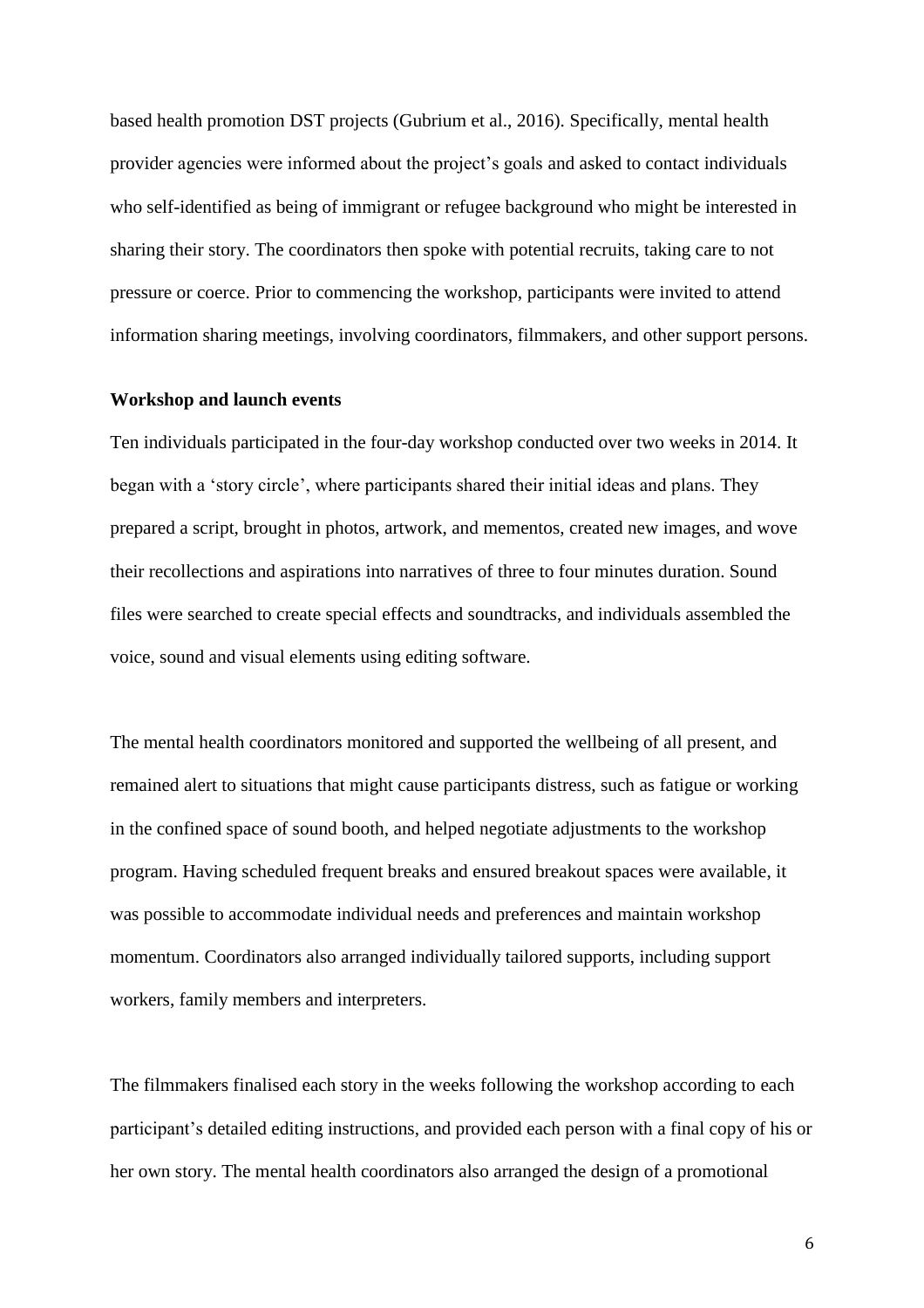postcard (Figure 1), public screening events and media contact. The title of the collection, 'Finding our way', was generated by the storytellers.

[INSERT FIGURE 1 NEAR HERE]

## Film title

## **Reflecting on impacts**

In 2017, the mental health coordinators conducted a collaborative inquiry (Heron and Reason, 1997) to reflect on the long-term impacts of the project.<sup>1</sup> Workshop participants were invited via email to offer written comments or speak with one of the coordinators over the phone or face-to-face. Participants were prompted to i) describe aspects of the project that were especially important, meaningful or challenging; ii) suggest ways similar projects could be improved; iii) provide information about whether they have shared the story that they made; and iv) consider any positive or negative personal effects that they attribute to participation in the DST project. Detailed notes made of conversations and email text were analysed for significant themes. Individuals who chose to participate in this inquiry expressed their preference and gave permission for their real names to be used in this publication.

#### **RESULTS**

 $\overline{a}$ 

#### **Immediate project results**

All ten participants completed the workshop and created a digital story. While each story is unique, collectively, they explore core themes: displacement and belonging; recollecting periods of distress; regaining a sense of wellbeing; connecting with close family and friends; caring for oneself; and using creative or spiritual practices. Table 1 outlines the ten stories. [INSERT TABLE 1 HERE]

<sup>1</sup> DST workshop agency individuals, who were involved in the project, did not contribute to this review due to staff changes.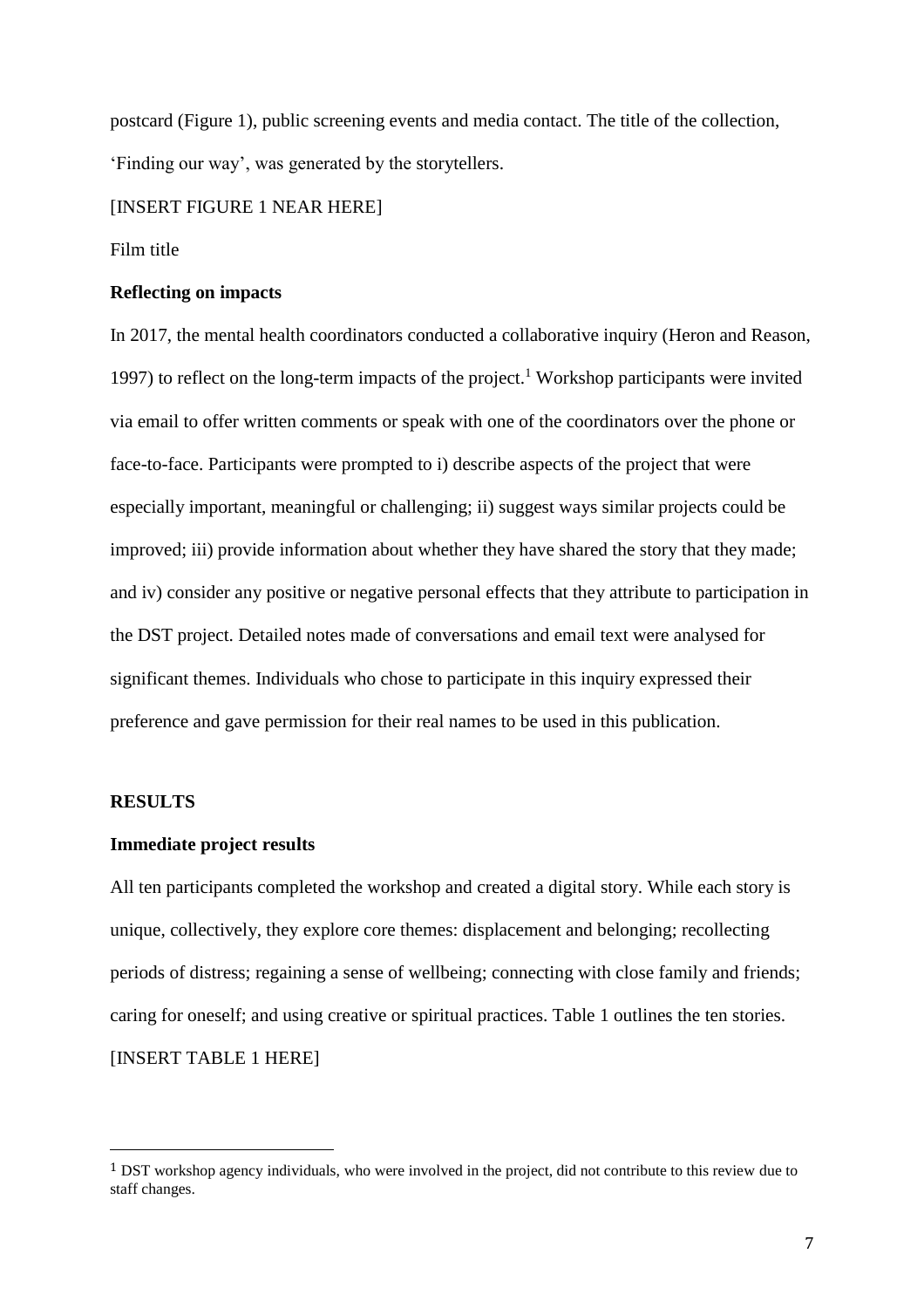Each story was structured around the audio recording of a brief narrated account. Three individuals narrated stories in a language other than English and added English subtitles to their storyline.

Table 2 presents two brief segments from Akeemi's story to exemplify the kind of material explored. Based on the analytic approach described by Liebenberg (2012) and colleagues, the codes combine storyteller and coordinator interpretations of the narrative, taking transcript, imagery and sound elements into account. Akeemi uses auditory and visual references to nursery rhymes, journeys, boats, and landscapes to evoke memories and atmospheres and present mental health recovery as a dynamic life-long process.

[INSERT TABLE 2 HERE]

In addition to selecting photographs depicting themselves, friends and family, participants made objects during the workshop, and inserted digital images of them into their digital story (Figure 2), and used technology to create short animation sequences (Figure 3). Other sources of visual imagery include images of storytellers' own creative work such as sculpture (Figure 4), drawings, paintings, and a graphic novel, and extant images, e.g. maps and affirmative statements, to represent important experiences or ideas (Figure 5).

[INSERT FIGURES 2 to 5 NEAR HERE]

Towards the end of the final workshop day, participants were offered a brief feedback survey in English (with questions verbally explained and transcribed by interpreters as required) that invited them to provide written comments and rate nine short statements, such as 'the overall project was a success' and 'I received enough technical assistance' using a five-point Likert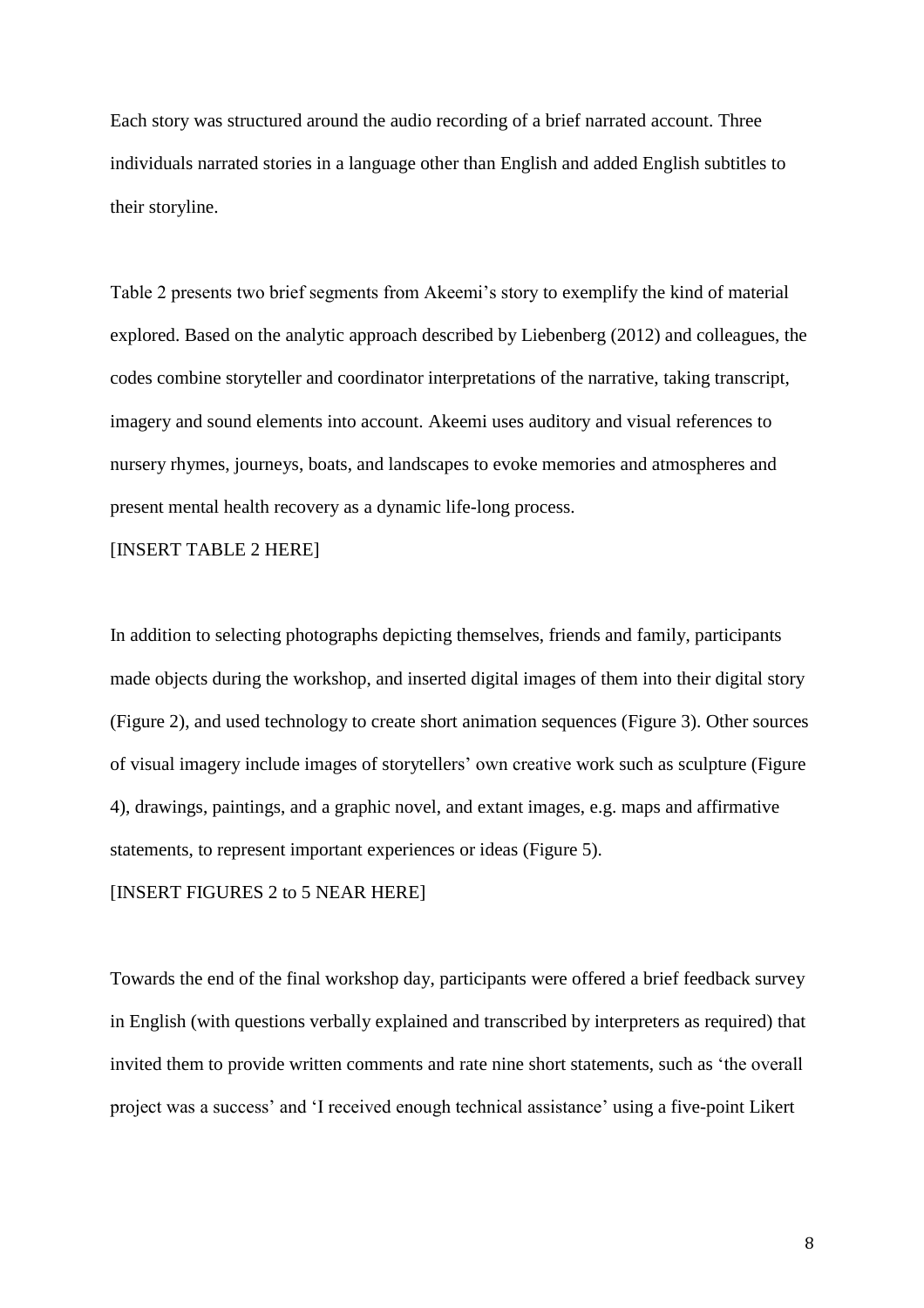scale. In summary, their comments expressed gratitude for the opportunity and help received and no other themes. Nearly all rated the statements at the highest level, 'strongly agree'.

'Finding our way', was launched at two events in the month following the workshop, each attended by over 100 individuals, including supporters of the storytellers, multicultural, mental health and research agency representatives, and the media. A television network featured the stories on a national day that celebrates multiculturalism and two storytellers were interviewed by other media agencies (Abo, 2014; Jovic, 2014; Price, 2014; Savino, 2014).

Coordinators and storytellers have also shown the stories at community development, health professional and social and cultural mental health conferences in Australia and internationally. Several stories were screened at a youth-focused multicultural film festival (Colourfest, 2015) attended by over 150 individuals, where two 'Finding our way' storytellers discussed their recovery journey and the making of their digital stories. The stories have also been integrated into cultural responsiveness learning resources for mental health practitioners; see, for example, VTMH (2015).

## **Results of the collaborative inquiry**

Five out of the original ten storytellers responded to the collaborative inquiry request. Of these, one storyteller had come to Australia as part of a humanitarian refugee programme, two had chosen to migrate, and two were born in Australia to overseas-born parents. One told her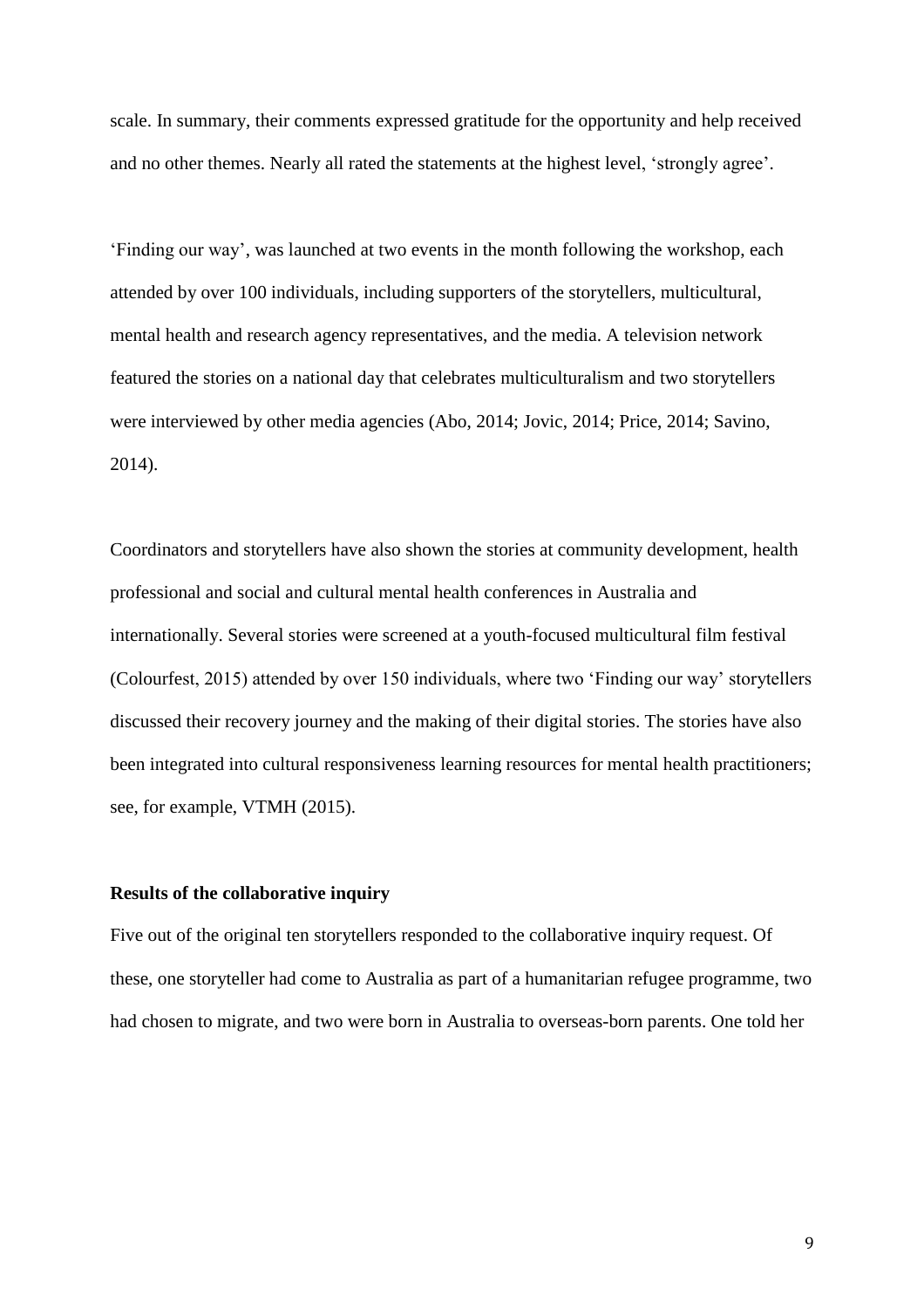story in her preferred first language. One family member, who attended the workshop, also responded. The reflections they offered are summarised below.<sup>2</sup>

Activities undertaken during the planning phase helped create workshop conditions where individuals felt valued and supported. Monique, a support person, recalls the *'camaraderie of the group… as we worked together on the films and socialized over meals'* and Nevena, a storyteller, remembers a *'friendly atmosphere'*. Storytellers valued the offers of tangible assistance, as Akeemi states:

*I think the support was good with taxi vouchers, and the food and having a lot of people there, to address each person's needs because a lot of us needed extras, and extra help. [It] definitely made a difference, a lot of people wouldn't even think about getting out of bed in the morning and going there, it's just too hard…, it helped and, in a way, it made it special. It made it seamless for everyone*.

Reflecting on the experience of participation, Maria, a storyteller, recalls that she, *'enjoyed the workshop process'*, and '*putting [her story] all together*'. Monique believes that '*the filmmaking task enabled us to connect with others over shared experience and learn from each-others' different approaches'*. Akeemi recalls:

*I guess it was the first time that I've discussed my condition, with the general public without feeling awkward or judged... For a consumer, it's normal, but other people, not you guys [the mental health coordinators] because your trained with it, but the* 

 $\overline{a}$ 

 $2$  This review only includes the reflections of five of the original ten storytellers and one of the numerous support persons who attended the workshop. It does however reflect the views of half of the storytellers involved.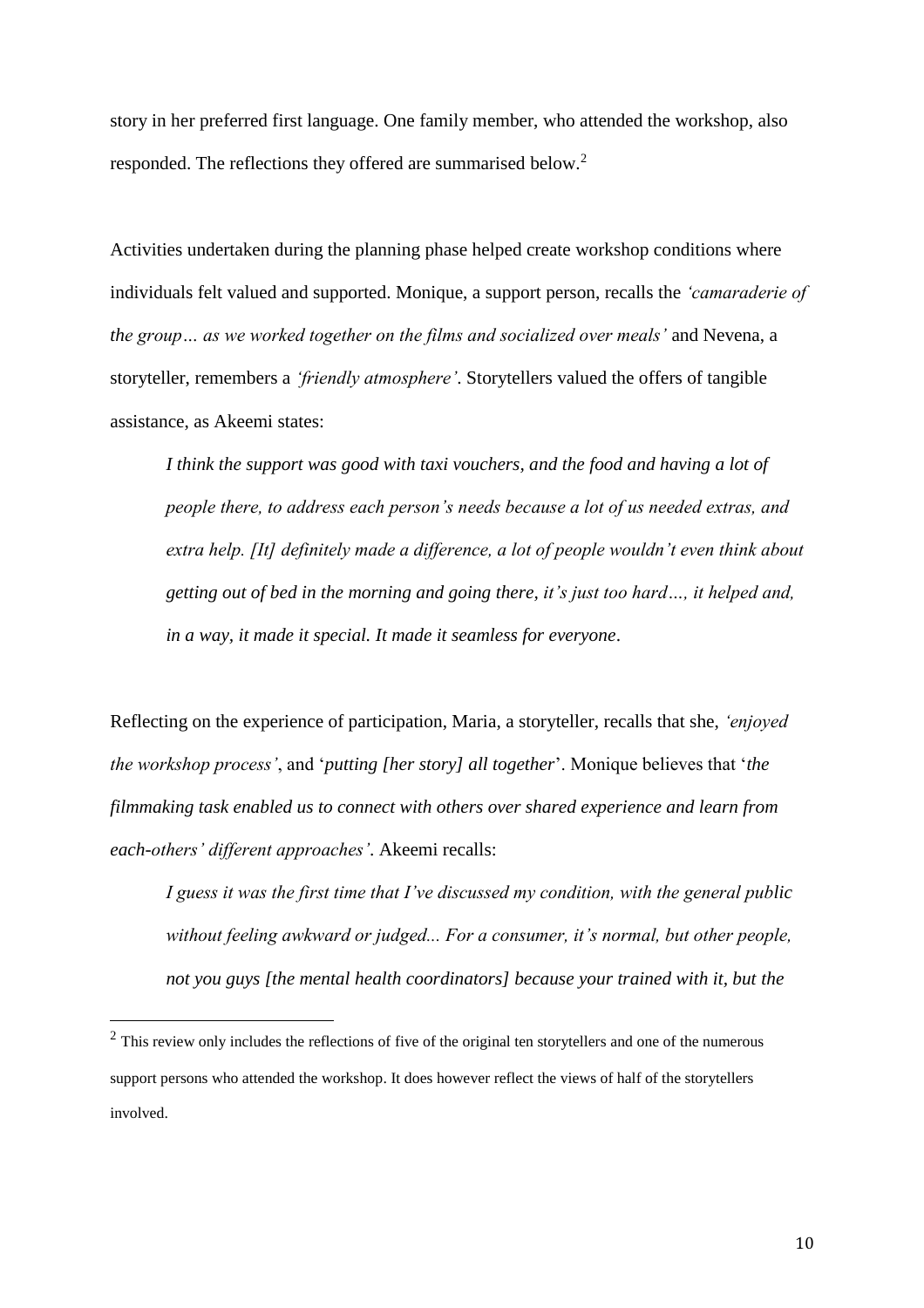*others [the DST agency filmmakers]. I guess in my mind they were, like, not really*  used to us... so there was a general feeling that I felt like I wasn't being judged and it *was almost not hard to say what I feel. That was the thing that made a lasting impression for me.*

Though participants endorsed the participatory approach of the DST workshops, some raised concerns. They explained that while they appreciated the attention of others, it was not easy to open up about deeply personal experiences. Listening to others' accounts was, at times, distressing. For Akeemi, preparing a script to narrate felt like *'internalizing everything again'*, including upsetting memories. Being part of a large group was challenging for another storyteller, who sometimes had difficulty coping with unexpected comments or the intensity of others' experiences, explaining:

*Sometimes the group dynamic… I don't always fit very well with. But as time went by I relaxed about different people and came to understand... I have great empathy for* 

*people with mental health issues but I don't always get on very well with them*. In such emotionally challenging situations, participants found it helpful that other persons, including care workers, family members, and interpreters, were also present. Akeemi believes that having *'a lot of people there, to address each person's needs'* throughout the day, in the studio and at session breaks, helped a great deal, because there was *'always someone to talk to'*.

The multimodal approach and workshop processes helped individuals to explore experiences that, by their nature, are resistant to direct representation and very challenging to openly discuss and share. Kim comments: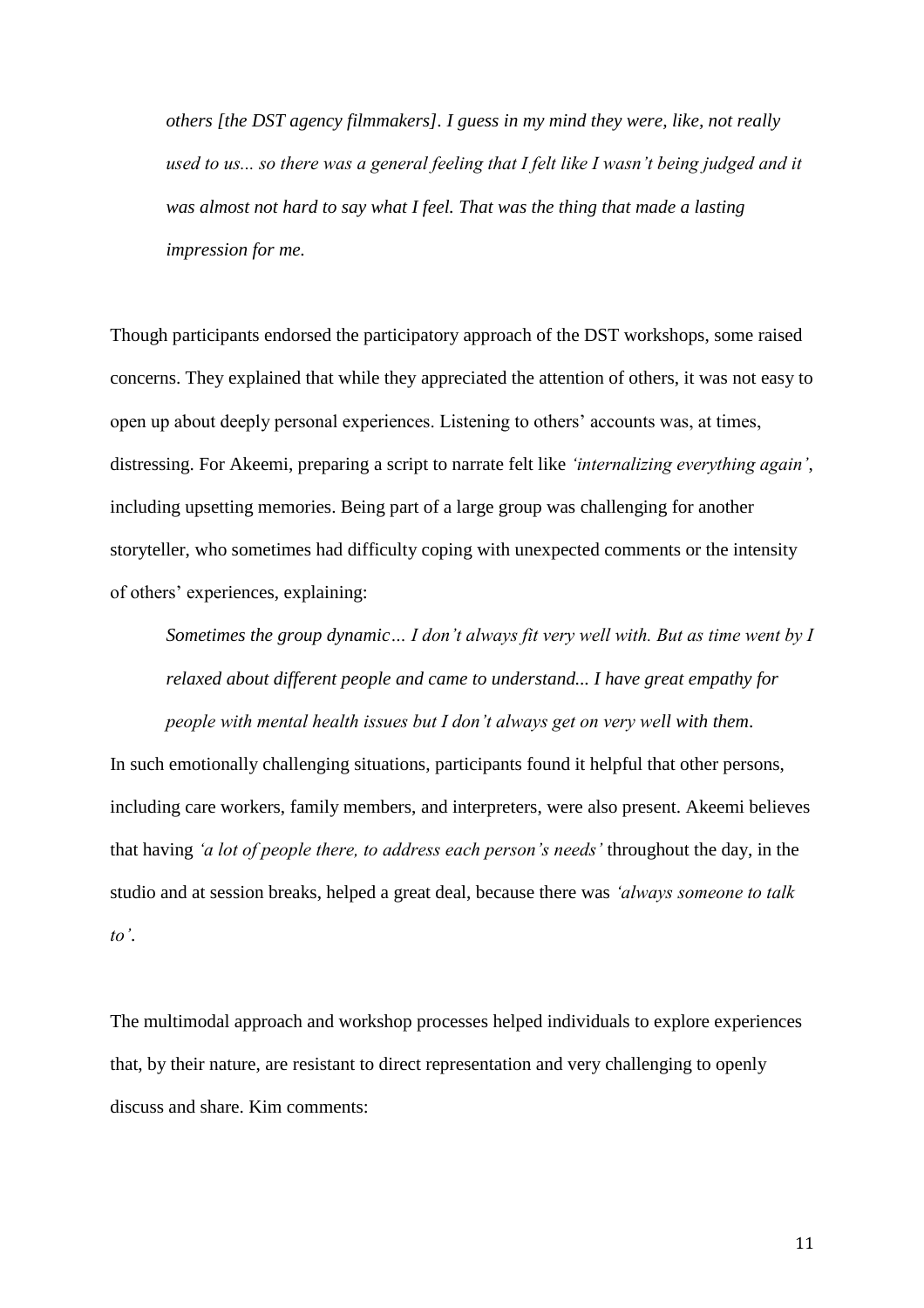*The story is a record of my history. I love that. I have a record of my history. A lot of people around me don't know what I'm doing. A lot of people, still ask me – 'why you never sit down, you keep yourself so busy' – even my children ask me that. They don't understand, that these things make me stronger in myself*.

Akeemi also found making a digital story enabled her '*to say something*'. Realising others may find her story '*a bit confronting'*, she explains: '*I'm standing by it, I feel like it is there in a nutshell – that's what I've been through – like I finally have something I can refer to*.' James explains that a lot of people became really excited when they saw his digital story. He believes that making the story, gave him '*a kick along*' and a way to show people what he was '*on about*'.

Participants echoed each other on the lasting personal benefits of the DST experience. Akeemi believes the project offered a '*way of empowering*' herself. On completing the workshop, she participated in two launch events, preferring at the first to let others introduce the story, and then make some brief comments herself at the second. Twelve months later she appeared on stage as one of four panel members at a youth focused multicultural film festival. She is now a regular contributor to the reference group that provides strategic direction to a state-wide mental health agency focused on culturally responsive service provision, practitioner education and community engagement.

After more than fifteen years of personal recovery work, and three years after the workshop concluded, Kim describes 'Finding our way' as a '*changing point'* and *'a once in a life-time'*  opportunity. She observes: *'after this project I felt a lot stronger about myself… I think I learnt, it's not that serious, you can learn to control yourself, you have to feel your strong*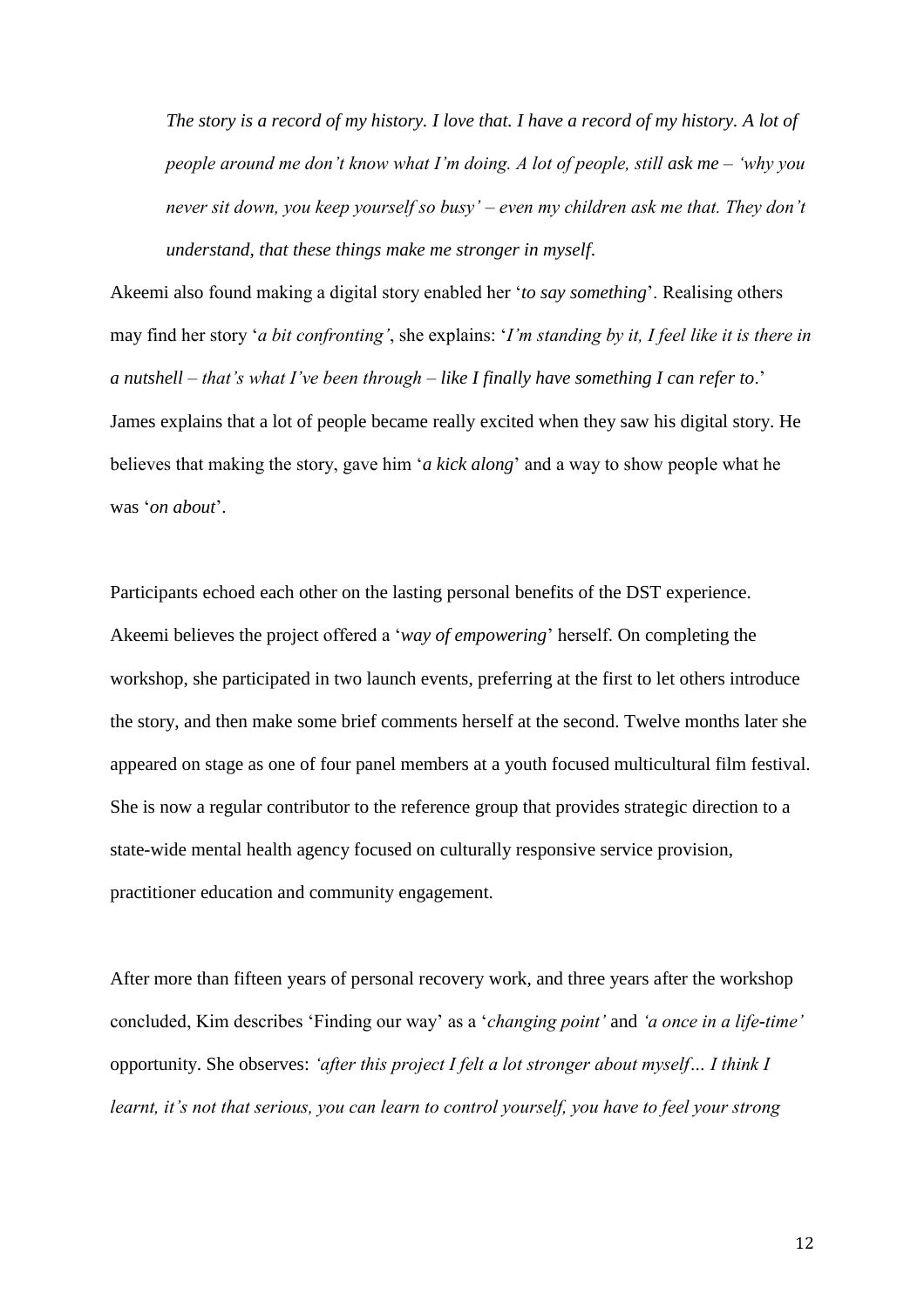*mind and set a goal and you can recover.*'

Other storytellers continue to show their story as part of their advocacy and education roles. Maria shows her story when talking to school and community groups about experiencing mental illness. She believes it '*adds to the personal story*' she is trying to tell. James sees his digital story and other creative work as ways to reach out to other people with schizophrenia, as well as the general public and practitioners who so often misunderstand the condition and people who suffer with it. Nevena, a storyteller, explains that she is pleased that '*a brief account of my life as a refugee*' has been published on prominent mental health websites, and hopes it will help understanding of people from vulnerable communities who have faced similar difficulties. She wants this collection and others like it to influence mental health policy.

## **DISCUSSION**

#### **Building self-belief and influencing community opinion**

In recent years, DST has emerged as a means to empower individuals to embark on or deepen their commitment to collective action with others with similar life experiences. A study by Gubrium and colleagues (2016) about creative storytelling workshops for young women of Puerto Rican background living in the USA experiencing pregnancy and parenting, found participant benefits of DST arise from the chance to: tell one's own story; make sense of past memories and experiences; gain social acceptance and support; and feel valued by others. Producing DST stories as part of a collective project has the additional effect of presenting a 'tapestry of voices', situated in time and place (Cunsolo Willox, 2012: 132).

In a tangible way, presenting diverse accounts of mental health recovery works against the 'critical misunderstandings' and stereotypical assumptions that can arise from hearing 'only a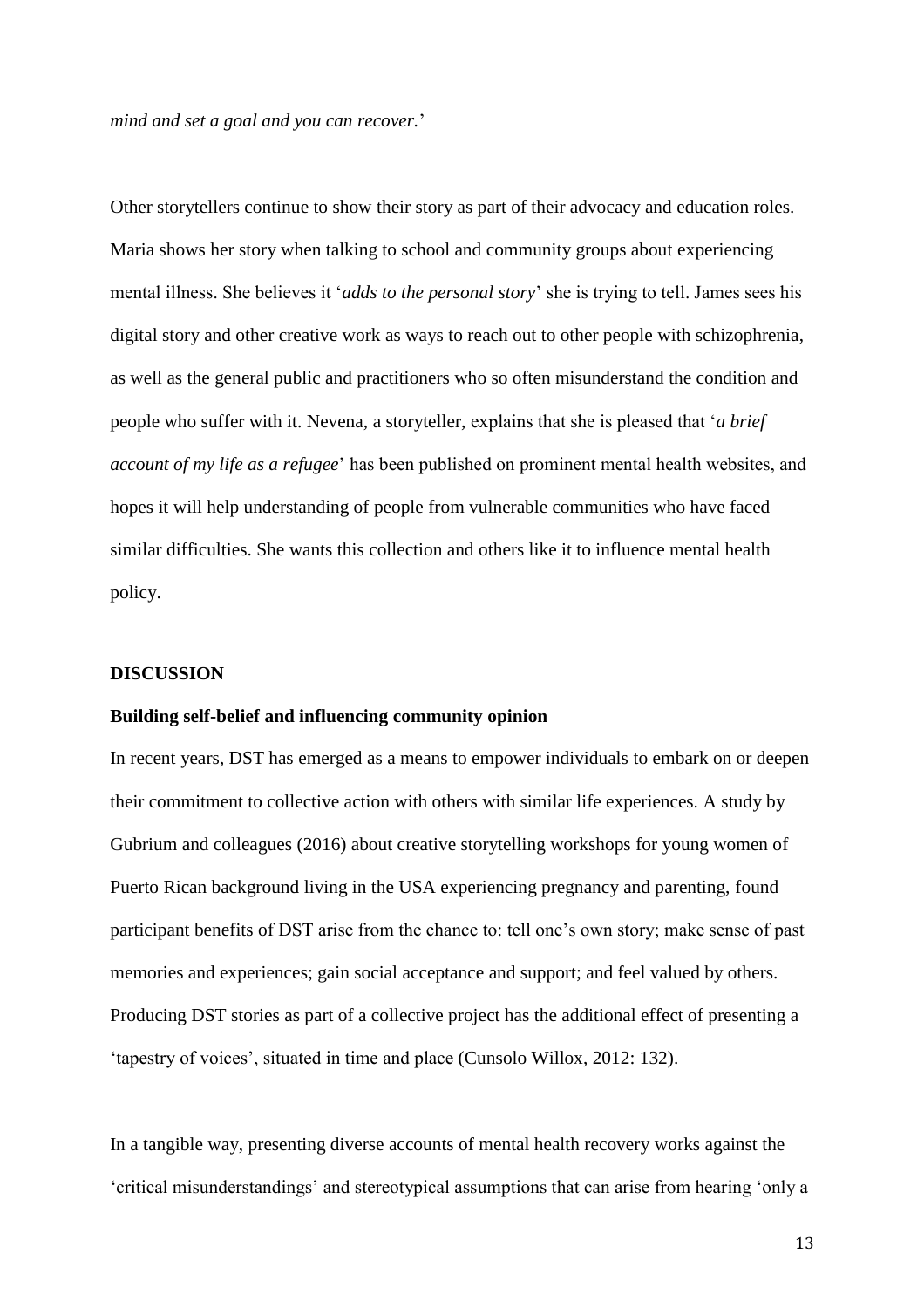single story' (Adichie, 2009). Each story created as part of 'Finding our way' varies in the extent to which they emphasise being a 'migrant', 'the child of migrants' or 'refugee'. They show experiences of mental ill-health and recovery 'shaped by many factors interacting together' (Chen 2018: 6), across time and place. They explore emotions, relationships, gender, faith, art, learning, and occupation as well as family, neighbourhood and community connections.

When shown to wider audiences, DST stories can also be used to facilitate advocacy for improved community and organisational responses. De Vecchi and colleagues' review (2016: 189) identifies instances where digital stories have been used in mental health contexts in order to 'support the development of policy, practice and education that incorporates consumer perspectives'. Several of the authors that they cite also stress that it is important to consider whether a story's content and context is likely to perpetuate or challenge stereotypes and ensure that additional advocacy work is undertaken so that 'people in positions of power... understand and act upon the messages' these stories contain (2016: 189).

Findings of this retrospective review of the effects of 'Finding our way', resonate with other DST-based projects, in being similarly two-fold. When people of immigrant and refugee background with lived experience of severe mental health issues and recovery create and share their stories in a visual digital format, they are creating material that has the potential to: benefit themselves and others by building self-belief and community solidarity (Wiggins, 2012); and positively influence community opinion, service provision and policy discussions.

## **Considerations for conducting future projects**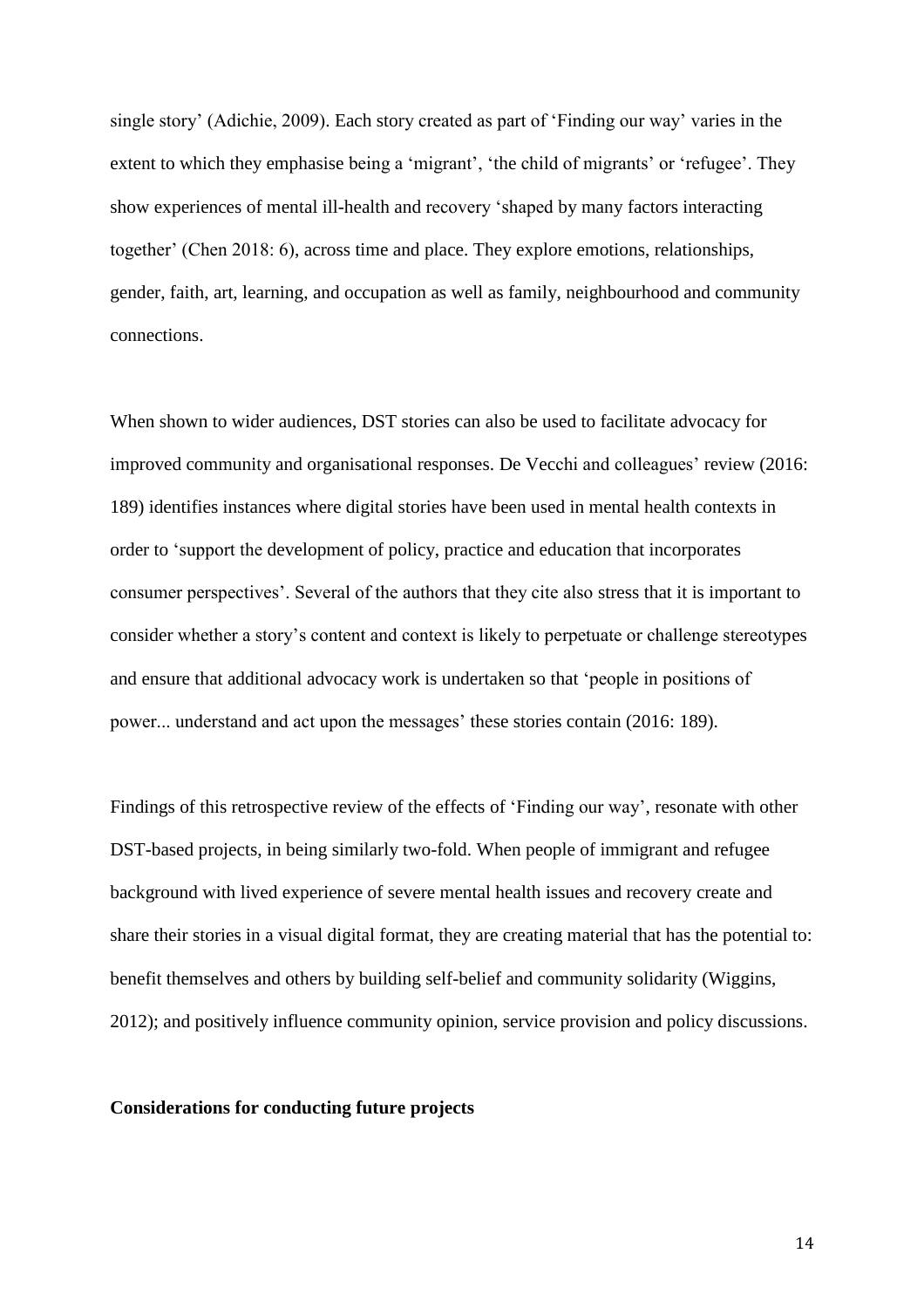On reflection, four main processes emerged as important when conducting this project that have implications for future DST projects. These include: project design and resource considerations; identifying and supporting participants; offering a safe immersive workshop experience; and exploring options for self-disclosure and releasing content.

## *Attending to overall design and resourcing*

Community-based interventions that explore mental health with people of immigrant and refugee background (Baker et al., 2016), recommend proactively accommodating participant preferences to include support persons and extended family members. Knowing that this meant that attendance numbers might swell at times to more than 20 individuals, sufficient workspaces and breakout rooms were allocated. Arrangements were also made so that, if the need arose, mental health coordinators could expedite participants' contact with qualified professionals at a suitable mental health service. Accommodating preferences for additional informal and formal supports contributed to ensuring a sense of security among participants.

## *Identifying participants and providing support*

Several of the mental health DST projects included in the review conducted by De Vecchi and colleagues (2016) emphasise the importance of adequately preparing participants for the experience and providing an encouraging group environment. Similarly, Gubrium and colleagues (2014) also stress the importance of discussing the potential risks and benefits of participation. Guillemin and Drew (2010) note that the degree of openness achieved when using visual methodologies is closely related to the level of trust, rapport and safety that participants establish with those leading the project. The coordinators recommend promoting the project to service providers, practitioners and advocacy programs and inviting them to seek out individuals who might be comfortable discussing their experiences. This approach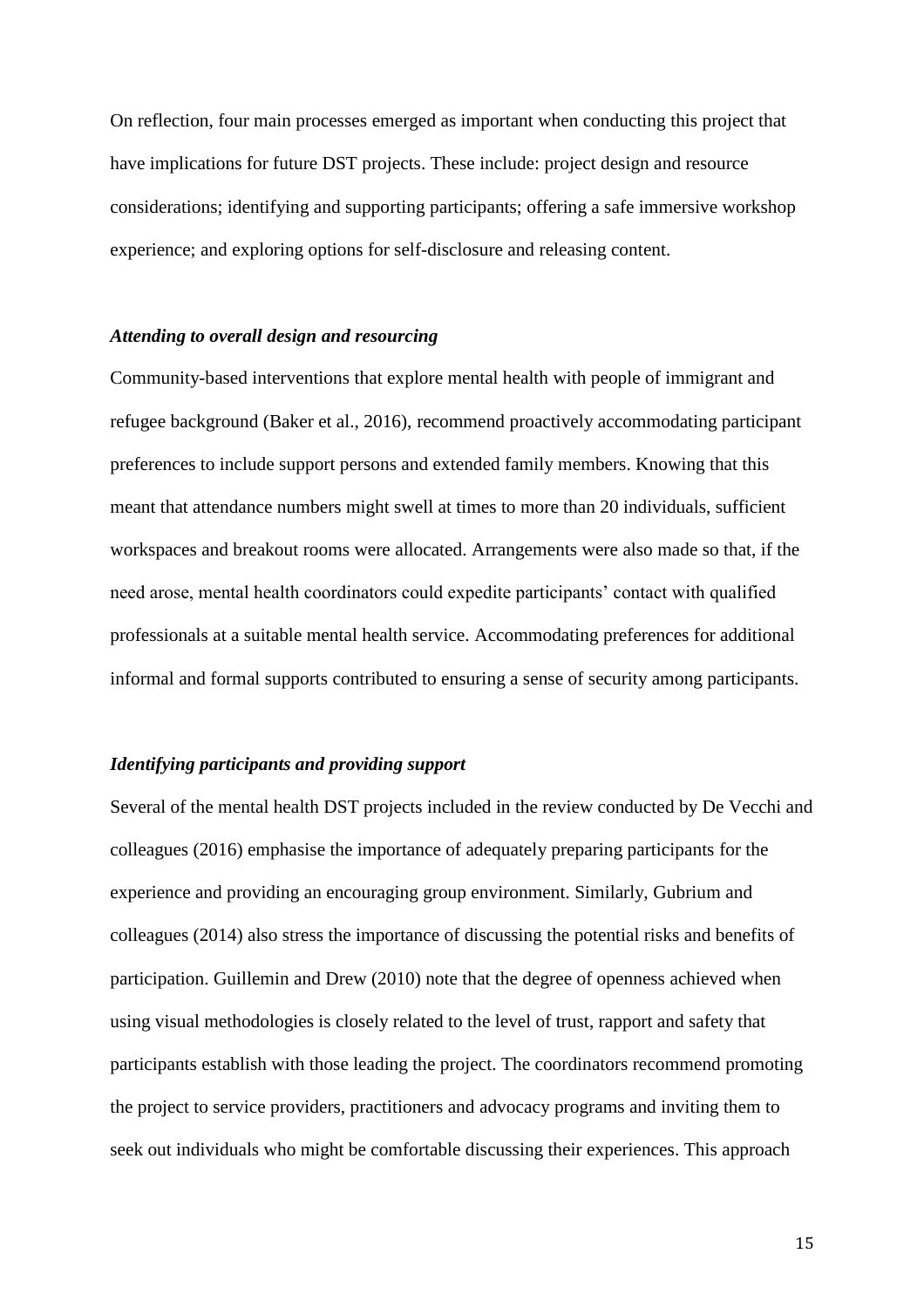was conducive to identifying individuals who were keen, emotionally ready and well supported in their daily lives.

The coordinators carefully considered the workshop setting and the processes involved. The value of doing so is borne out by participants' comments. Participants have identified some of the demands that this kind of project can place on individuals who are coping with mental health issues. They stress the importance of creating a friendly environment based on mutual respect.

## *Conducting the immersive workshop*

 $\overline{a}$ 

DST participants should experience workshops as 'supportive, participatory and democratic'. These qualities are both conducive to participant wellbeing and necessary for stories to evolve (De Vecchi et al., 2016: 190). In the context of a safe, collegial and empowering project, participants can play 'a reflexive role in both generating and interpreting' stories (Guillemin and Drew, 2010: 184), which 'illuminate' life experiences that others – family and friends, mental health practitioners, researchers, services and policy makers as well as the general public – might otherwise overlook or ignore (Guillemin and Drew, 2010: 176). Workshop facilitators should also be prepared to adapt the structures that underlie digital storytelling to fit the narrative preferences of group members (Cunsolo Willox et al., 2012: 141). 3

Participants recommend facilitators and coordinators explore each person's needs and preferences, e.g. whether they favour more or less autonomy, and regularly enquire about each participants' wellbeing. Facilitators should pro-actively moderate group discussions when deeply personal material is discussed and time-limit contributions to 'story circles'. As

<sup>3</sup> Digital storytelling follows 'a very Western approach to storylines'; stories are usually told from the vantage point of a single person and 'wrap up' neatly within a few minutes (Cunsolo Willox et al., 2012: 141).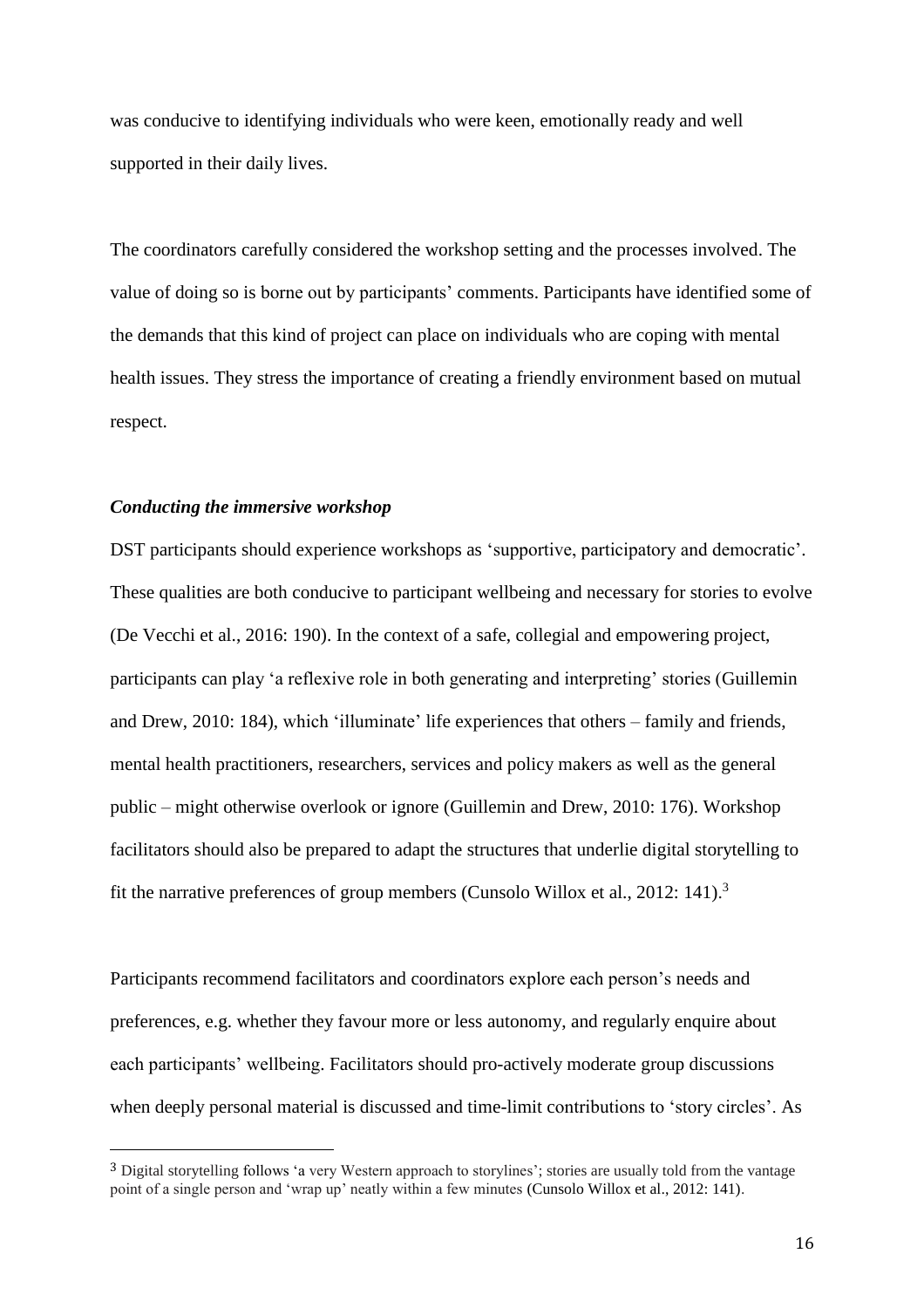Cunsolo Willox and colleagues (2012) also recommend, all project staff – filmmakers, interpreters as well as those in support and coordinating roles – should be offered opportunities to debrief and reflect.

#### *Discussing self-disclosure and seeking consent to share content*

In relation to projects using visual methodologies, Guillemin and Drew (2010: 180) observe, 'there are potential limitations in how 'informed' a person's decision can be. One 'cannot always predict how material may be taken up and used by others' and that '[o]nce material is put out into the world, it does have the potential to take on a life of its own'. The implications for storytellers of publically disclosing personal information and giving consent to release content were important ongoing considerations throughout the project. The project prioritised supporting people to create and craft their own digital story. They were not expected to discuss any particular personal experiences, explore any particular topics or themes, or publically share their story in order to participate.

Participants discussed which experiences to explore and represent on several occasions, prior to and during the workshop, on an individual basis with coordinators, filmmakers or peers and in small groups, for example, as part of the 'story circle' activity. Participants chose each word, image and sound to include in their story, and whether or not to use their own name and image and those of others, e.g. family members. They were encouraged to consider implications for themselves and others over time, how others may interpret material, and to ask permission from individuals they wanted to feature in their story.

Consent to release content processes were consistent with those previously used by the DST agency when conducting community projects. Copyright for stories created in the workshop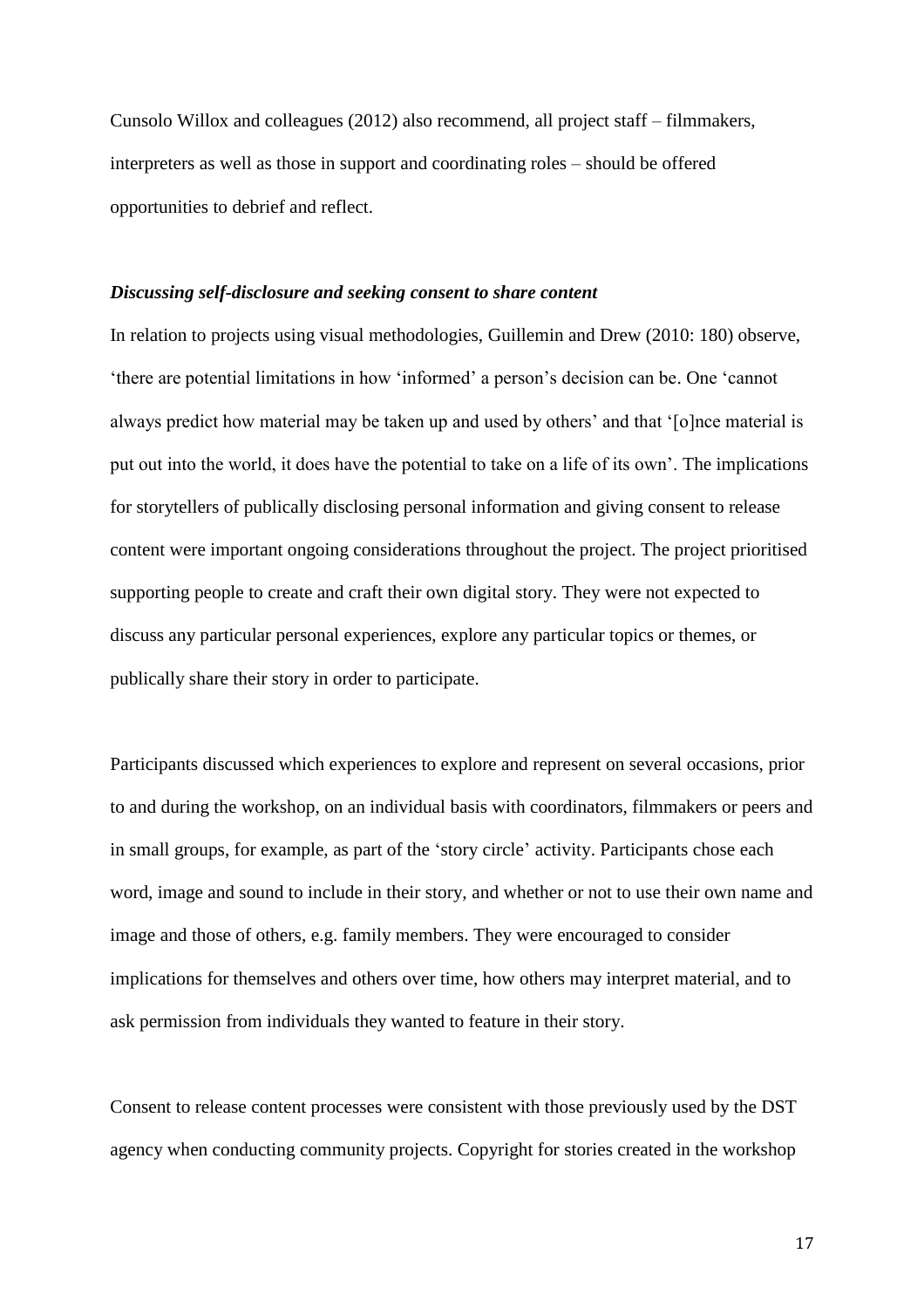remain with storyteller. Storytellers were each invited to sign a release form that authorised the DST agency and project partners to screen the content. This release does not ask for ongoing permission and allows storytellers to contact the DST agency and end the agreement. In practice, consent gives the DST workshop provider, and the consortium agencies involved, permission to screen the digital stories for promotional and educational purposes and make them available on agency websites.

Participants in the collaborative inquiry did not raise any concerns related to how they represented themselves or others in their stories, what they disclosed about themselves or the consent to release procedures used. DST project leaders should facilitate conversations about what experiences to share, ensure suitable consent procedures are followed, and respect storyteller rights and choices over time.

#### **Considerations for mental health DST project evaluation and research**

Visual methodologies offer a way to engage marginalised individuals from rarely consulted language and cultural groups (Colucci and Bhui, 2015). They can be used to explore experiences and help solve social problems (Pink, 2004). The insights included in this review draw on informal discussions between some participants and coordinators in the months and years following the workshop. They described feeling more personally empowered as a consequence of participating in the project and creating and sharing their story. They also described getting involved in other activities such as media, health promotion and other service-level consultations.

On the one hand, it is difficult to make strong claims about lasting impacts of this project. The larger national initiative that funded this project was time-limited to three years. The DST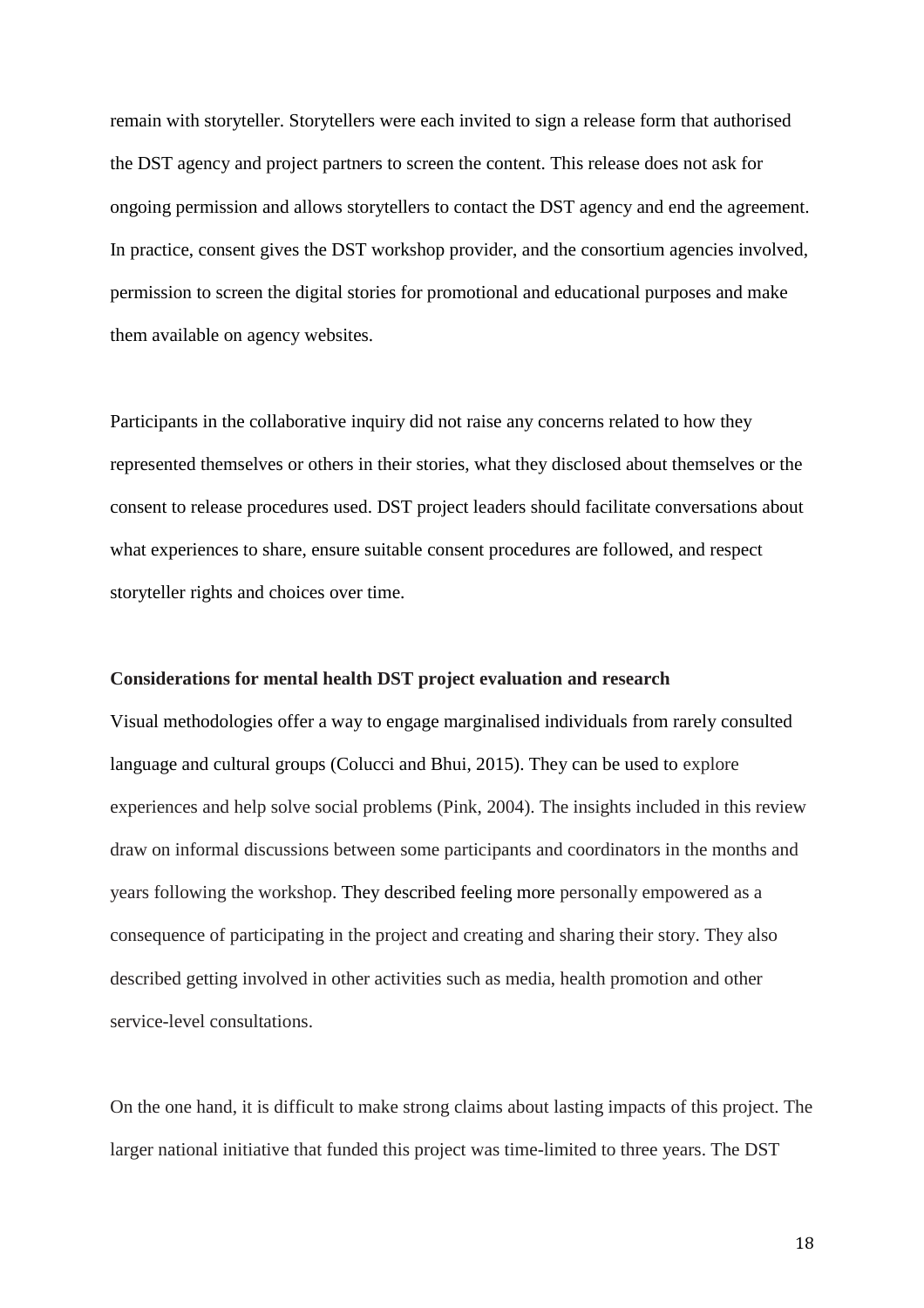project was conducted toward the end of this period with no provision for formal evaluation. Ideally, more information would have been gathered from participants, facilitators and audiences at key events and at critical time points. On the other hand, participants and coordinators believe that being involved in this project was transformative. It brought people together and gave them an opportunity to think, discuss, work and create. The stories have resonated with audiences and generated productive dialogues. These findings echo the conclusions reached by other DST projects conducted with a range of marginalised communities. Enhancing the sense of self-belief or empowerment of participants, raising levels of consumer involvement in service reform, increasing awareness health inequities – these themes could be evaluated in future mental health DST projects.

This would entail evaluating DST projects with a view to understanding 'what works for whom, in what circumstances and in what respects, and how' (Pawson and Tilley, 2004: 2). A Project evaluation planning should involve mental health coordinators, workshop facilitators, participant representatives with a lived experience of mental health recovery, DST and/or participation in community engagement projects. Participants' low proficiency in written or spoken English and project coordinators' lack of proficiency in the storytellers' preferred language should not be barriers to conducting an evaluation; interpreters, bilingual practitioners and planning can address most communication issues. Methods used in collaborative community-based action research, including ethnography, conducting semistructure interviews, focus groups and other creative methods, could be considered.

Information, about what happened, who was involved and how the project was experienced could be gathered during each project phase, from project design through to sharing content with a wider audience. Learning from this inquiry confirms observations noted in other DST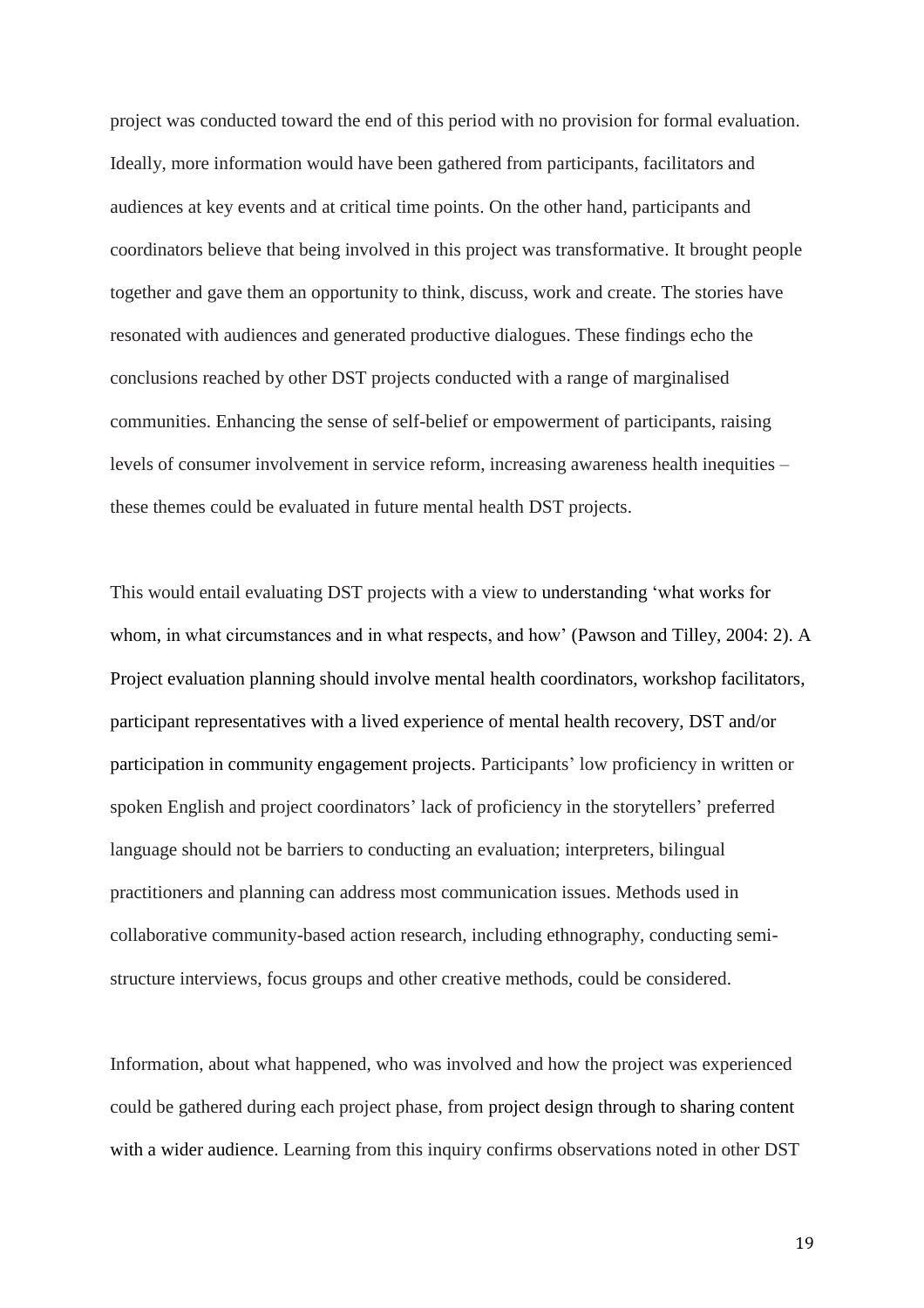studies: sound processes that promote respect, safety, and creativity, facilitate meaningful outcomes (De Vecchi, et al., 2016). It is therefore important to seek feedback from participants about their experiences. For example, Miller (Bargmann and Robinson, 2012) asks individuals to rate 'relationship', 'goal', 'approach' and 'overall' elements of individual and group therapy sessions using standardised forms. Similar information could be gathered during a DST project in writing, conversation or through group discussion.

Film, and its related forms such as DST, have a particular capacity for conveying 'personhood' and the 'structure of feeling' (Wilson, 2018:12). This review has briefly outlined some of the mental health recovery that themes feature in 'Finding our way' which were identified through conversations between individual participants and coordinators, some years after the stories were created. The 'meaning' of a digital story, is however, produced and re-produced over time (Guillemin and Drew, 2010): in the period when individuals are working out which story to tell, choosing imagery and other sound elements, deciding what aspects of themselves to disclose, and considering the ethical implications of these choices; as the story is constructed and the storyteller imagines future audiences; and, how the storyteller and others interpret and respond to the story's meaning once the story has been made. Any of these phases of 'meaning-making' could become the focus of study in a future project.

People controlling the stories that are told about their own experience of mental ill health or suicidal behaviour can be a basis for strengthening and broadening health promotion, advocacy and solidarity campaigns about mental health and cultural diversity (Lemelson et al., 2017; Ziebland and McPherson, 2006). Studies conducted in other community health, public health and health education settings (Gubrium, 2009; Stacey and Hardy, 2011; Lenette et al., 2015) show that DST can be a corrective to dominant mental health discourses and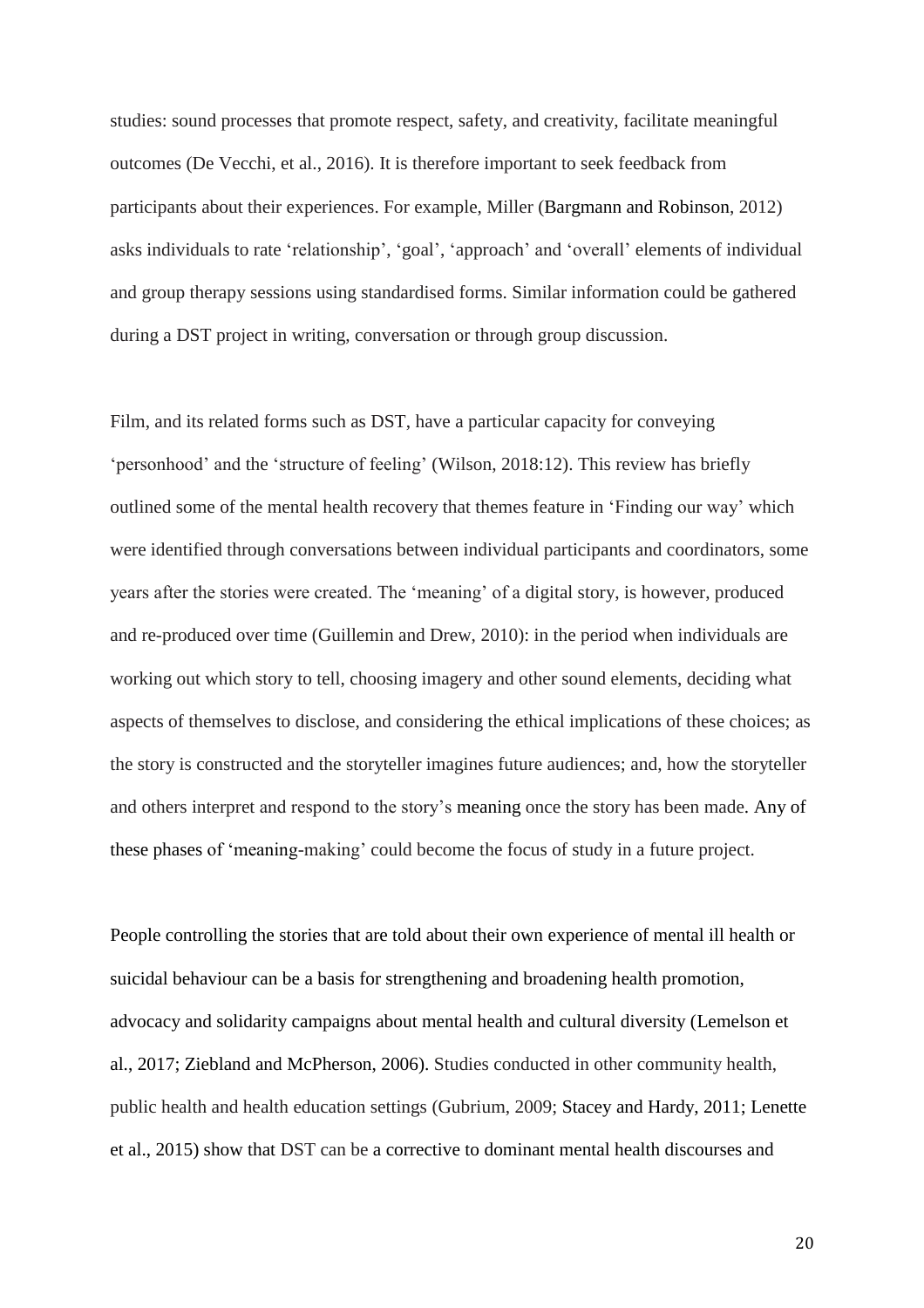practices: as a mental health promotion tool with underserved populations; as part of culturally responsive person-centred mental health practitioner education; and a strategy for influencing public health policy and service design. The risk, however, is that while deeply personal stories focus viewer attention on 'individual determinants and responsibilities for mental health and well-being' they may not highlight or challenge underlying systemic inequalities (McCabe and Davis, 2012). One cannot assume that people viewing engaging with stories, will notice these broader cultural, social and structural themes (Ida, 2007; Jacobson and Farah, 2012). The practical uses and policy implications of sharing digital stories could be the subject of further investigation.

## **CONCLUSION**

Nine out the original ten stories created in the workshop are still publically accessible and available to use as educational and advocacy tools (VTMH, 2017). Overall, the participants found the process personally empowering and safe. This reflective review indicates that participatory methods are particularly suitable for research with marginalised and vulnerable groups (Aldridge, 2017; Roberts, 2013).

Suggestions have been made about ways to approach similar future projects. They include the importance of careful design and planning, identifying people who are well supported, ensuring group processes enhance psychological and cultural safety, and taking a pro-active approach to exploring the implications of self-disclosure and consent to share content. In addition, we recommend mentoring and training people with lived experience to coordinate or lead future projects, and incorporating more opportunities for participants and facilitators to debrief as part of the workshop schedule. Future projects should also include long-term evaluation plans designed and implemented in collaboration with participants (Parr, 2007).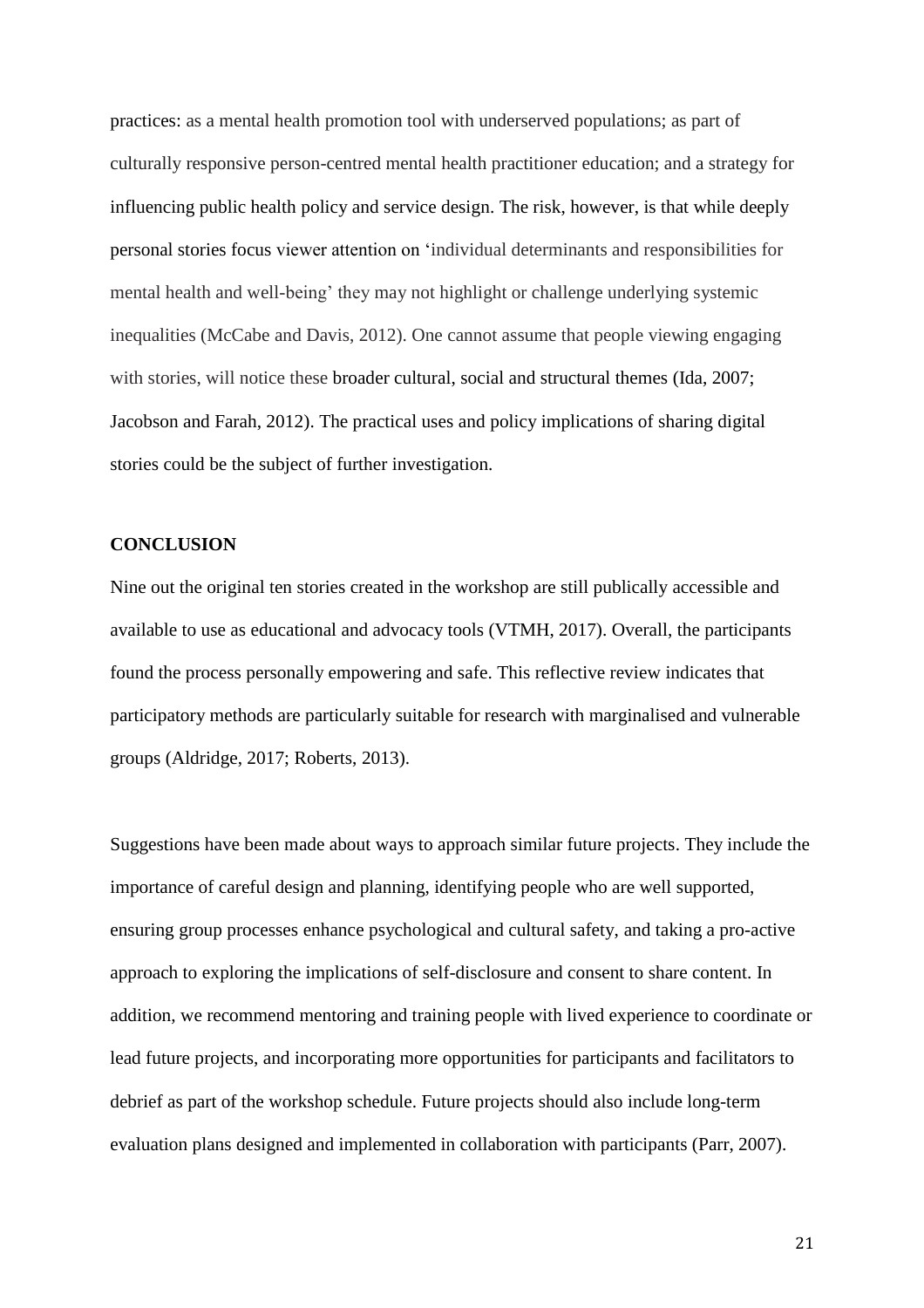Amidst growing calls to place 'recovery' principles at the heart of all services for people experiencing mental health issues, using arts-based and visual approaches, such as DST, can help people explore their own life stories and migration experiences, enlighten others, build solidarity and positively influence community opinion and service provision.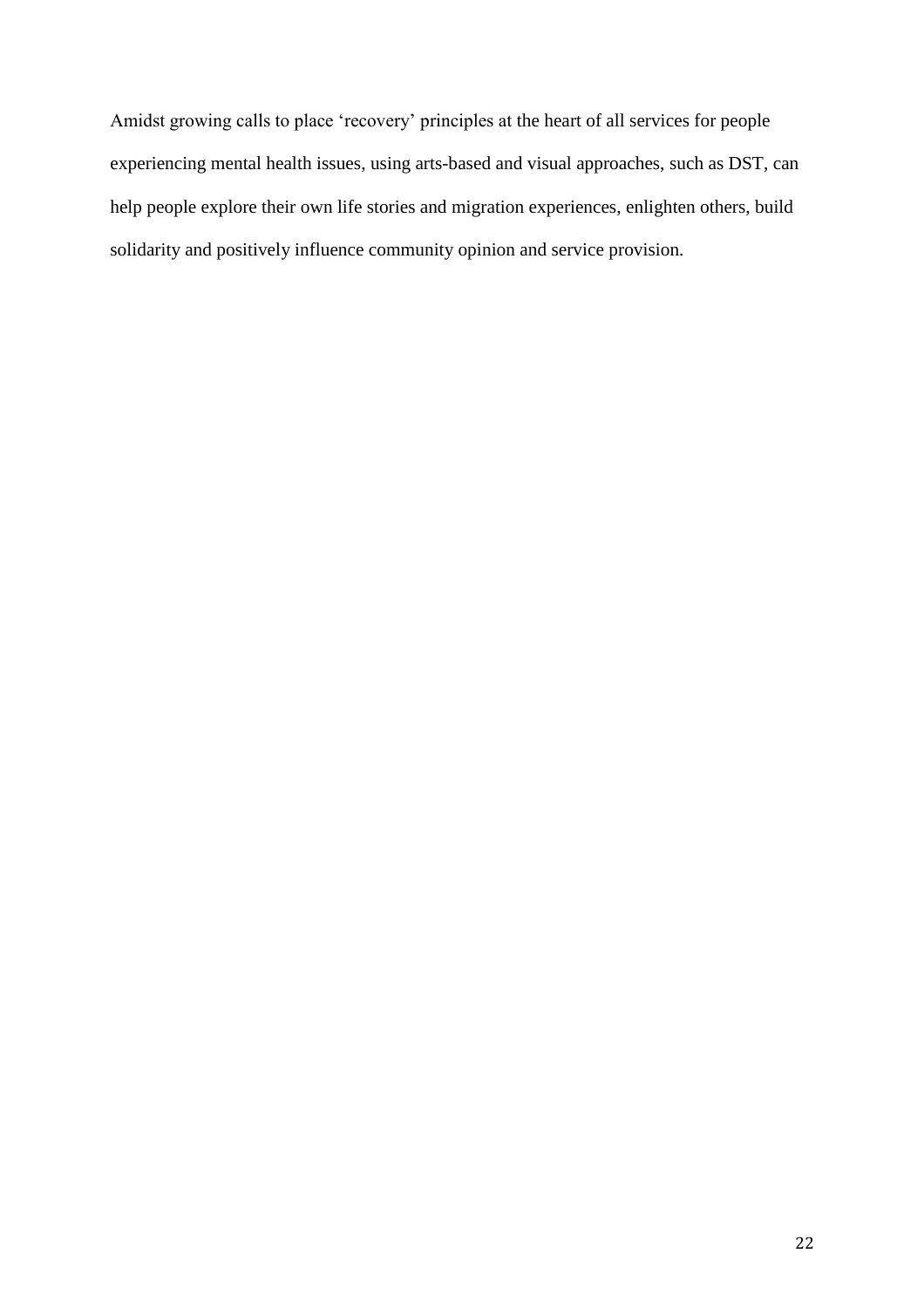## **Acknowledgements**

James de Blas, Monique de Blas Dalgleish, Kim Chua, Maria Dimopoulos, Nevena Simic, and Akeemi Torralba contributed to the project and generously shared their reflections with the authors; they have reviewed and approved this article. We gratefully acknowledge all the storytellers, their families and friends, and the filmmakers, support persons and interpreters involved in the project. The Digital Storytelling Program of the Australian Centre for the Moving Image (ACMI) facilitated the workshop and produced the digital stories. SANE Australia helped individuals prepare for media engagements. The authors also thank the anonymous reviewers and Siqi Xe for her assistance in preparing the final draft.

## **Funding Acknowledgement**

The DST project was funded by the Department of Health of the Australian Government via Mental Health in Multicultural Australia (MHiMA), a consortium comprised of the Queensland Transcultural Mental Health Centre, the Global and Cultural Mental Health Unit at The University of Melbourne, the School of Nursing and Midwifery at the University of South Australia and Victorian Transcultural Mental Health at St Vincent's Hospital Melbourne.

## **Declaration of Conflicting Interest**

The authors declare that there is no conflict of interest.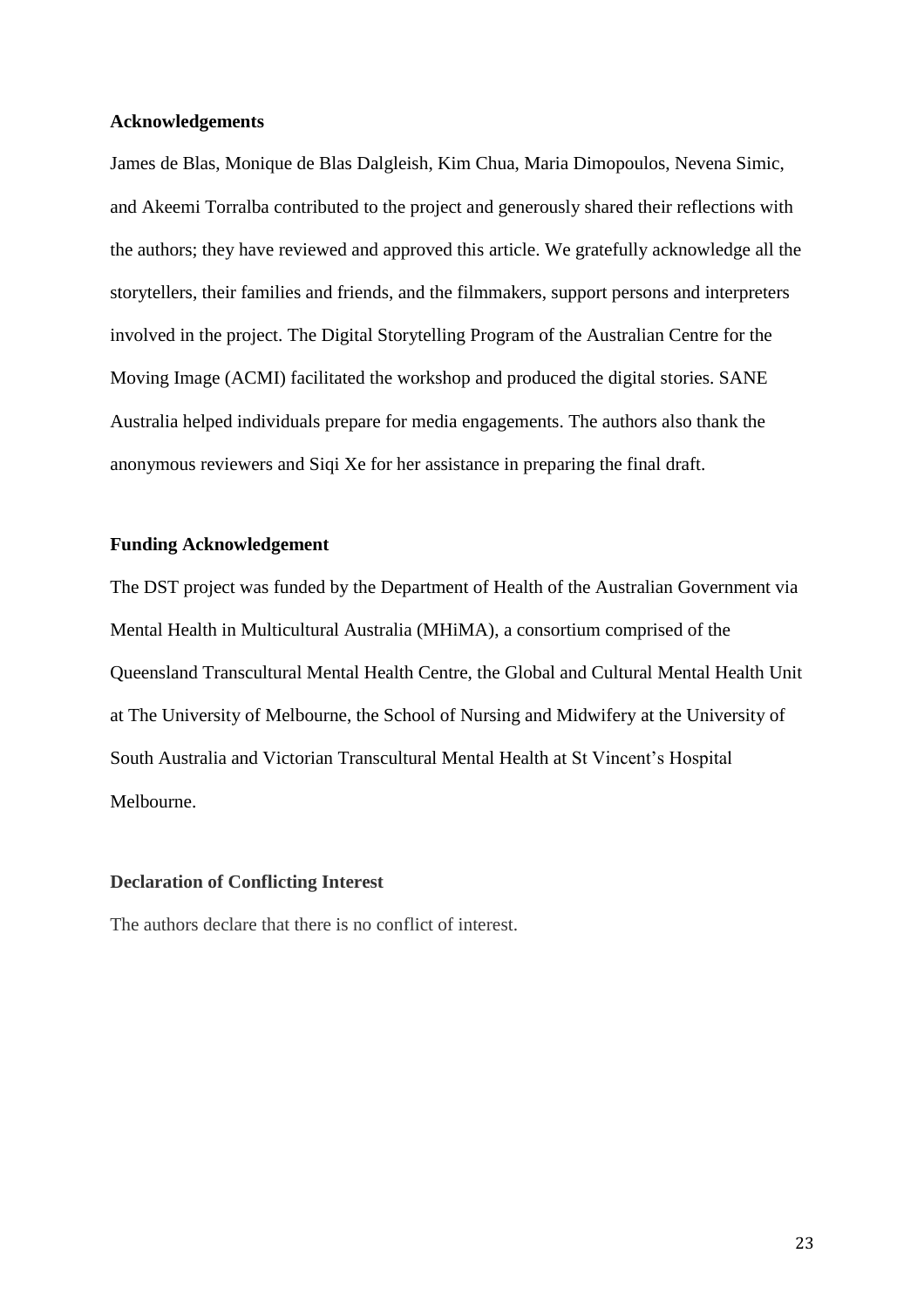# **REFERENCES**

Abo, S. (2014) Films unshackle stigma of mental illness faced by migrants. *SBS World News* 21 March. [http://www.sbs.com.au/news/article/2014/03/21/films-unshackle-stigma-mental](http://www.sbs.com.au/news/article/2014/03/21/films-unshackle-stigma-mental-illness-faced-migrants)[illness-faced-migrants](http://www.sbs.com.au/news/article/2014/03/21/films-unshackle-stigma-mental-illness-faced-migrants) (accessed 4 June 2014).

Adichie, C. (2009) The Danger of the Single Story. *TEDGlobal* [Audio-visual] [https://www.ted.com/talks/chimamanda\\_adichie\\_the\\_danger\\_of\\_a\\_single\\_story](https://www.ted.com/talks/chimamanda_adichie_the_danger_of_a_single_story) (accessed 4 June 2014).

Alexandra, D. (2008) Digital Storytelling as Transformative Practice: Critical Analysis and Creative Expression in the Representation of Migration in Ireland, *Journal of Media Practice* 9(2): 101–12.

Aldridge. J. (2017) 'With Us and About Us': Participatory Methods in Research with 'Vulnerable' or Marginalized Groups. In: Liamputtong P (ed) *Handbook of Research Methods in Health Social Sciences.* Singapore: Springer, 1-16.

Bansel, P., Denson, N., Keltie, E., Moody, L., and Theakstone, G. (2016) *Young Newly Arrived Migrants and Refugees in Australia: Using Digital Storytelling Practices to Capture Settlement Experiences and Social Cohesion.* Abbotsford Vic: Young and Well Cooperative Research Centre, Melbourne. [https://youngandwellcrc.org.au](https://youngandwellcrc.org.au/) (accessed 27 May, 2017).

Baker, A., Procter, N. and Ferguson, M. (2016) Engaging with culturally and linguistically diverse communities to reduce the impact of depression and anxiety: a narrative review. *Health and Social Care in the Community* 24(4): 386-98.

Bargmann, S. and Robinson, B. (2012) *Manual 2: Feedback-Informed Clinical Work: The Basics*. Chicago, IL: International Center for Clinical Excellence.

Bhugra, D. and Jones, P. (2001) Migration and mental illness. *Advances in Psychiatric Treatment* 7: 216–23.

Chen, J. (2017) *Intersectionality matters: a guide to engaging immigrant and refugee communities in Australia*. Melbourne: Multicultural Centre for Women's Health.

Colourfest (2015) *Migrating Minds* [Facebook event]. Retrieved 8 July, 2017 from [Colourfest](https://www.facebook.com/events/857798910946970/?acontext=%7B%22source%22%3A3%2C%22source_newsfeed_story_type%22%3A%22regular%22%2C%22action_history%22%3A%22%5B%7B%5C%22surface%5C%22%3A%5C%22newsfeed%5C%22%2C%5C%22mechanism%5C%22%3A%5C%22feed_story%5C%22%2C)  [on Facebook event post](https://www.facebook.com/events/857798910946970/?acontext=%7B%22source%22%3A3%2C%22source_newsfeed_story_type%22%3A%22regular%22%2C%22action_history%22%3A%22%5B%7B%5C%22surface%5C%22%3A%5C%22newsfeed%5C%22%2C%5C%22mechanism%5C%22%3A%5C%22feed_story%5C%22%2C) (accessed 8 July, 2017).

Colucci E. and Bhui K. (eds) (2015) Editorial, Special issue: Arts, media and cultural mental health. *World Cultural Psychiatry Research Review* 10(3/4): 113-4.

Colucci, E., Minas, H., Szwarc, J., Paxton, J. and Guerra, C. (2015) Barriers and facilitators to the utilization of mental health services among young people of refugee backgrounds. *Transcultural Psychiatry* 52(6): 766-90.

Colucci, E., Szwarc, J., Minas, H., Paxton, J. and Guerra, C. (2014) The utilisation of mental health services among children and young people from a refugee background: A systematic literature review. *International Journal of Culture and Mental Health* 7(1): 86-108.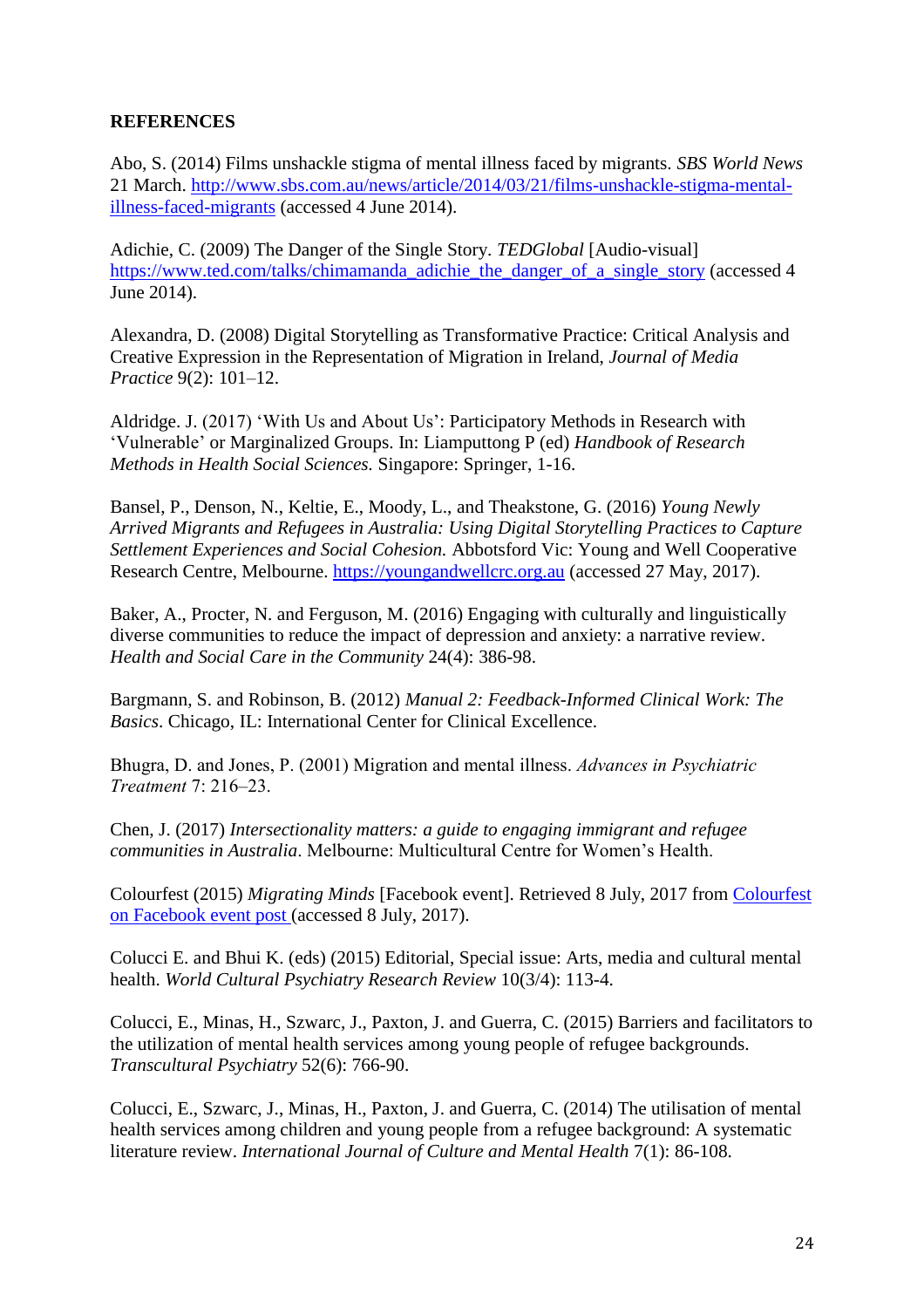Corrigan, P. (2016) Lessons learned from unintended consequences about erasing the stigma of mental illness. *World Psychiatry* 15(1): 67-73.

Cunsolo Willox, A., Harper, S., Edge, V., 'My Word': Storytelling and Digital Media Lab, and Rigolet Inuit Community Government (2012) Storytelling in a digital age: digital storytelling as an emerging narrative method for preserving and promoting indigenous oral wisdom. *Qualitative Research* 13(2): 127-147*.* 

DelVecchio Good, M.-J, and Hannah, S (2015) 'Shattering culture': perspectives on cultural competence and evidence-based practice in mental health services. *Transcultural Psychiatry*  52(2): 198-221.

Department of Social Services [DoSS] (2017) *Building a New Life in Australia (BNLA): The Longitudinal Study of Humanitarian Migrants* ─ *Findings from the first three waves.*  Canberra: Department of Social Services.

De Vecchi, N., Kenny, A., Dickson-Swift, V. and Kidd, S. (2016) How digital storytelling is used in mental health: a scoping review. *International Journal of Mental Health Nursing* 25: 183-93.

Diocera. D., Colucci, E. and Minas, H. (under submission) Undertaking mental health and suicide prevention research with people from immigrant and refugee backgrounds.

Drake, R. and Whitely, R. (2014) Recovery and service mental illness: description and analysis. *Canadian Journal of Psychiatry* 59(5): 236-42.

Dylan, D. (2011) Intergenerational digital storytelling: a sustainable community initiative with inner city residents. *Visual Communication* 10(4): 527-40.

Galdi, G. (2004) [Book review] Immigration and Identity: Turmoil, Treatment, and Transformation, by S. Akhtar, Jason Aronson (pub.) 1999, 220 pp. *American Journal of Psychoanalysis* 64(2): 215-219.

Gubrium, A. (2009) Digital storytelling: An emergent method for health promotion research and practice. *Health Promotion Practice* 10(2): 186-91.

Gubrium, A., Hill, A. and Flicker, S. (2014) A situated practice of ethics for participatory visual and digital methods in public health research and practice: a focus on digital storytelling. *American Journal of Public Health* 104(9): 1606-14.

Gubrium, A., Fiddian-Green. A., Lowe, S., DiFulvio, G. and Del Toro-Mejías, L. (2016) Measuring Down: Evaluating Digital Storytelling as a Process for Narrative Health Promotion. *Qualitative Health Research* 26(13): 1787-801.

Guillemin, M. and Drew, S. (2010) Questions of process in participant-generated visual methodologies. *Visual Studies* 25(2): 175-88.

Hall, S., McKinstry, C. and Hyett, N. (2016) Youth perceptions of positive mental health. *British Journal of Occupational Therapy* 79(8): 475–83.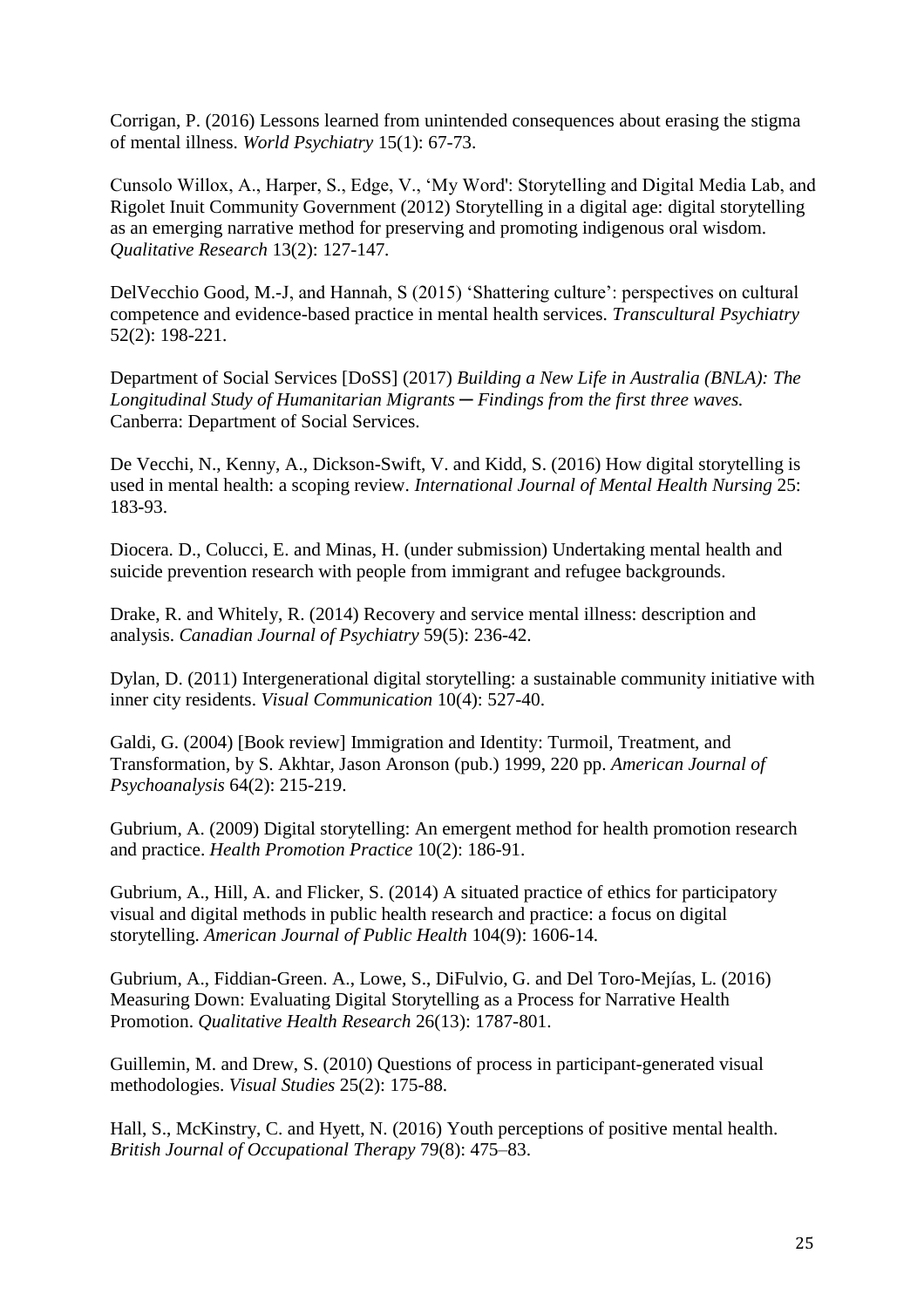Heron, J. and Reason, P. (1997) A participatory inquiry paradigm. *Qualitative Inquiry* 3(3): 274-294.

Hull, G. and Katz, M-L. (2006) Crafting an agentive self: case studies of digital storytelling. *Research in the Teaching of English* 41(1): 43-81.

Ida, D. (2007) Cultural competency and recovery within diverse populations. *Psychiatric Rehabilitation Journal* 31(1): 49-53.

Jacobson, N. and Farah, D. (2012) Recovery through the lens of cultural diversity. *Psychiatric Rehabilitation Journal* 35(4): 333-335.

Jovic, M. (2014) Finding the way. *Neos Kosmos,* May 24. <http://neoskosmos.com/news/en/finding-the-way-maria-dimopoulos> (accessed 4 June 2014).

La Marre, A. and Rice, C. (2016) Embodying critical and corporeal methodology: digital storytelling with young women in eating disorder recovery. *Qualitative Social Research*  $17(2): 7.$ 

Lambert, J. (2010) *Digital Story Telling Cookbook*. Berkeley, CA: Digital Diner Press.

Lemelson, R. and Tucker, A. (2017) Visual Psychological Anthropology: Implications for Teaching and the Future in *Afflictions: Steps Toward a Visual Psychological Anthropology*. Cham: Springer International Publishing, 273-86.

Lenette, C., Cox, L., and Brough, M. (2015) Digital storytelling as a social work tool: learning from ethnographic research with women from refugee backgrounds. *The British Journal of Social Work* 45(3): 988–1005.

Lewin, T. (2011) Digital Storytelling. *Participatory Learning and Action* 63:54-62. <http://pubs.iied.org/14606IIED.html> (accessed 27 May, 2017).

Liebenberg, L., Didkowsky, N. and Ungar, M. (2012) Analysing image-based data using grounded theory: the Negotiating Resilience Project. *Visual Studies* 27(1): 59-74.

Minas, H., Kakuma, R., Too, L., Vayani, H., Orapeleng, S., Prasad-Ildes, R., … Oehm, D. (2013) Mental health research and evaluation in multicultural Australia: developing a culture of inclusion. *International Journal of Mental Health Systems* 7(1): 23.

National Mental Health Commission [NMHC] (2014) *Report of the National Review of Mental Health Programmes, Vol 3: What people told us – analysis of submissions to the Review 30 November 2014*. Sydney: NMHC.

Parr, H. (2007) Collaborative film-making as process, method and text in mental health research. *Cultural Geographies* 14: 114-38.

Pawson, R., and Tilley, N. (2004) *Realist evaluation (Funded by British Cabinet Office)*. https:/[/www.communitymatters.com.au/RE\\_chapter.pdf](http://www.communitymatters.com.au/RE_chapter.pdf) (accessed 1 June 2018).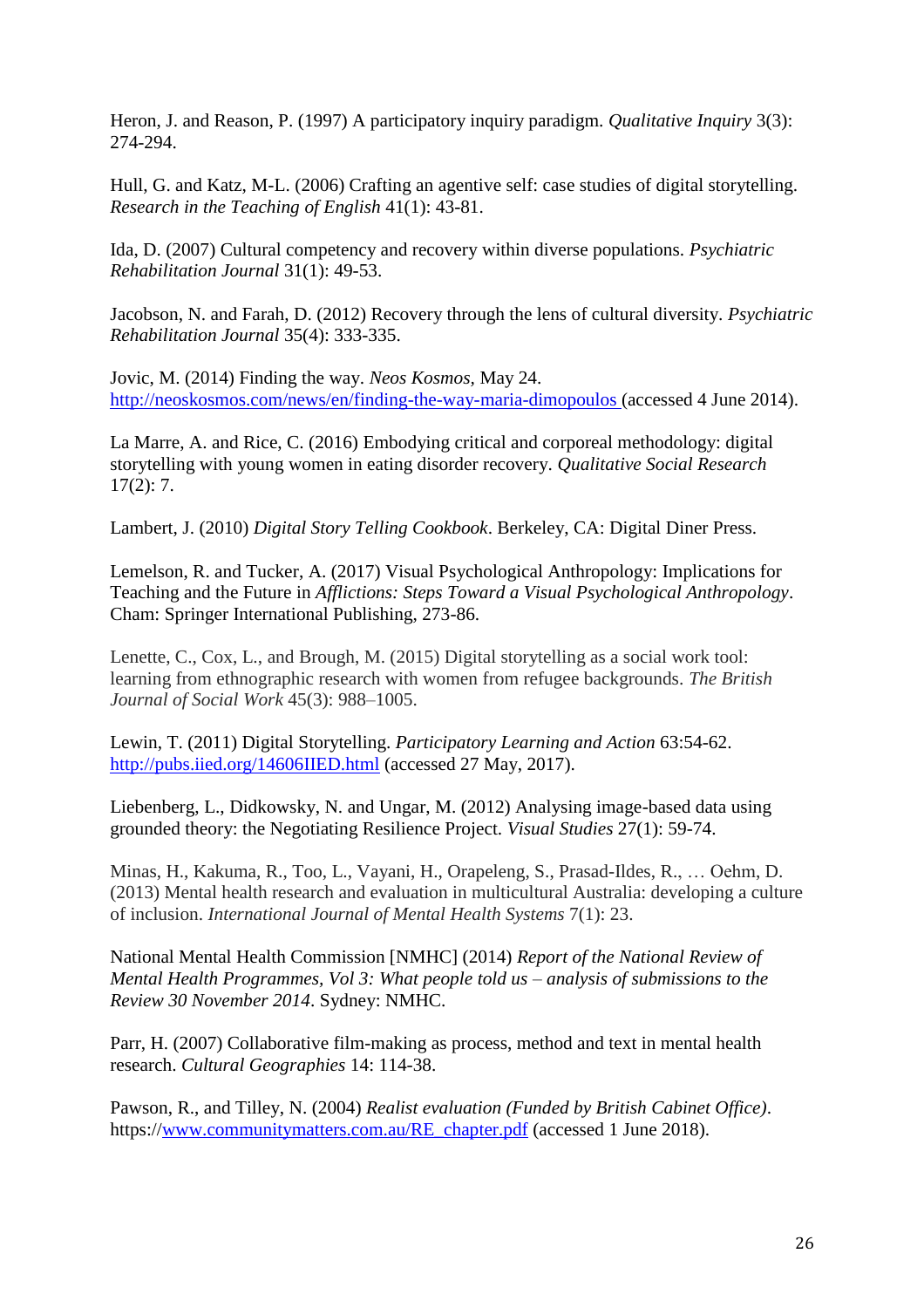Pink, S. (2004) Applied visual anthropology social intervention, visual methodologies and anthropology theory. *Visual Anthropology Review* 20(1): 3-16.

Price, N. (2014) Migrant storytelling project inspires with positive tales sharing mental health strategies. *Melbourne Leader* May 23. [http://www.heraldsun.com.au/leader/central/migrant](http://www.heraldsun.com.au/leader/central/migrant-storytelling-project-inspires-with-positive-tales-sharing-mental-health-strategies/story-fngnvlpt-1226928468352)[storytelling-project-inspires-with-positive-tales-sharing-mental-health-strategies/story](http://www.heraldsun.com.au/leader/central/migrant-storytelling-project-inspires-with-positive-tales-sharing-mental-health-strategies/story-fngnvlpt-1226928468352)[fngnvlpt-1226928468352](http://www.heraldsun.com.au/leader/central/migrant-storytelling-project-inspires-with-positive-tales-sharing-mental-health-strategies/story-fngnvlpt-1226928468352) (accessed 4 June 2014).

Roberts, G. and Boardman, J. (2014) Becoming a recovery-oriented practitioner. *Advances in Psychiatric Treatment* 20: 37-47.

Roberts, L. (2013) *Community-based Participatory Research for Improved Mental Healthcare: A Manual for Clinicians and Researchers.* New York: Springer.

Savino, N. (2014) Westmeadows short film reveals challenges of life for migrants with mental illness. *Hume Leader* April 10.

[http://www.heraldsun.com.au/leader/north/westmeadows-short-film-reveals-challenges-of](http://www.heraldsun.com.au/leader/north/westmeadows-short-film-reveals-challenges-of-life-for-migrants-with-mental-illness/story-fnglenug-1226878994363)[life-for-migrants-with-mental-illness/story-fnglenug-1226878994363](http://www.heraldsun.com.au/leader/north/westmeadows-short-film-reveals-challenges-of-life-for-migrants-with-mental-illness/story-fnglenug-1226878994363) (accessed 26 April 2014).

Stacey, G. and Hardy, P. (2011) Challenging the shock of reality through digital storytelling. *Nurse Education in Practice* 11(2): 159-64.

Victorian Transcultural Mental Health [VTMH] (2015) *Orientation to Cultural Responsiveness* [course module]. [http://vtmh-orientationtoculturalresponsiveness.online](http://vtmh-orientationtoculturalresponsiveness.online/) (accessed 27 May 2017).

Victorian Transcultural Mental Health [VTMH] (2017) *Finding our way* [audio-visual]. [http://www.vtmh.org.au](http://www.vtmh.org.au/) (accessed 27 May 2017).

Vivienne, S. and Burgess, J. (2013) The remediation of the personal photograph and the politics of self-representation in digital storytelling. *Journal of Material Culture* 18(3): 279- 98.

Were, G. (2013) Imagining digital lives. *Journal of Material Culture* 18(3): 213-22.

Wexler, L., Eglinton, K. and Gubrium, A. (2014) Using digital stories to understand the lives of Alaska Native young people. *Youth and Society* 46(4): 468-504.

Whitley, R., Kirmayer, L. and Groleau, D. (2006) Understanding immigrant's reluctance to use mental health services: a qualitative study from Montreal. *The Canadian Journal of Psychiatry* 51(4): 205-09.

Wiggins, N. (2012) Popular education for health promotion and community empowerment: a review of the literature. *Health Promotion International* 27(3): 356-71.

Wilson, S. (2018) Haunting and the knowing and showing of qualitative research. *The Sociological Review*, 1-17. doi: 10.1177/0038026118769843

Ziebland, S. and McPherson, A. (2006) Making sense of qualitative data analysis: and